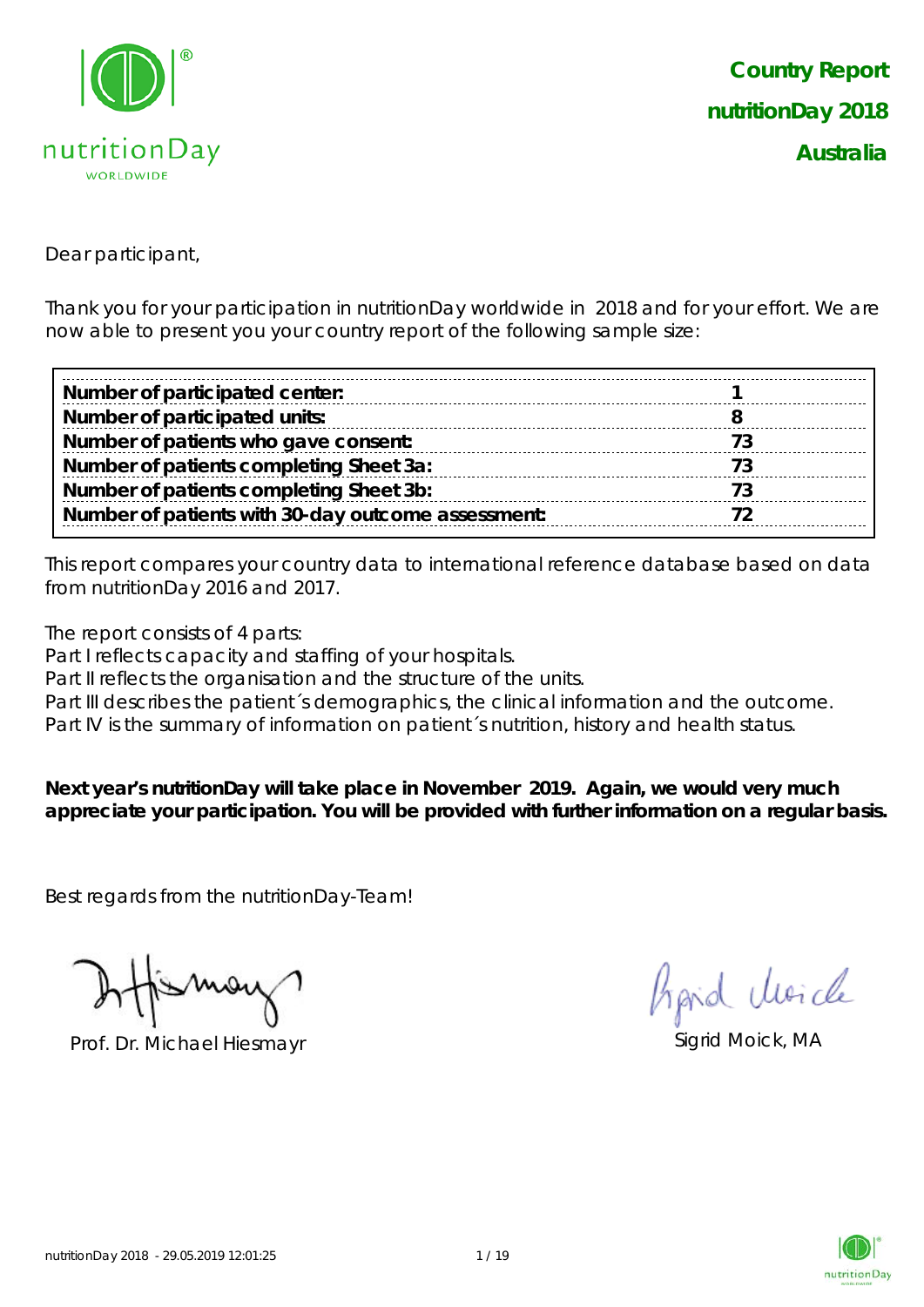### *I. Hospital capacity and staffing ("Hospital sheet")*

|                                                                                    | <b>YOUR RESULTS</b>      | <b>REFERENCE RESULTS</b> |
|------------------------------------------------------------------------------------|--------------------------|--------------------------|
| 1. Total number of beds in hospital                                                | 578                      | 317 [188-615]            |
| 2. Total number of admissions in the hospital last year                            | 44166                    | 17520 [8982-34767]       |
| 3. Total number of staff in the hospital                                           |                          |                          |
| <b>Total medical doctors</b>                                                       | 48                       | 170 [78-396]             |
| <b>Medical specialists</b>                                                         |                          | 117 [54-244]             |
| Medical non-specialists                                                            | $\overline{\phantom{a}}$ | 35 [11-82]               |
| <b>Nurses</b>                                                                      | 847                      | 418 [195-800]            |
| <b>Dieticians</b>                                                                  | $\overline{7}$           | $5[2-9]$                 |
| <b>Nutritionists</b>                                                               |                          | $1[0-4]$                 |
| Pharmacists                                                                        | 56                       | 7 [4-22]                 |
| Kitchen staff                                                                      | 123                      | 30 [14-55]               |
|                                                                                    |                          |                          |
| <b>Full time equivalent</b>                                                        |                          |                          |
| <b>Total medical doctors</b>                                                       | 33.5                     | 139 [60-368]             |
| <b>Medical specialists</b>                                                         |                          | 98 [48-245]              |
| Medical non-specialists                                                            |                          | 34 [11-87]               |
| <b>Nurses</b>                                                                      | 481                      | 350 [187-778]            |
| <b>Dieticians</b>                                                                  | 3.3                      | $4[2-8]$                 |
| <b>Nutritionists</b>                                                               |                          | $1[0-3]$                 |
| Pharmacists                                                                        | 43.7                     | $6[3-18]$                |
| Kitchen staff                                                                      | 66.8                     | 27 [14-50]               |
|                                                                                    |                          |                          |
| 4. Does the hospital have a nutrition care strategy?                               | Yes                      | 351 (78.7%) Yes          |
| 5. Which nutrition-related standards or routine activities exist in your hospital? |                          |                          |
| Nutrition training is available                                                    | Yes                      | 298 (66.8%) Yes          |
| Nutrition steering committee is available                                          | Yes                      | 280 (62.8%) Yes          |
| Quality indicators are recorded and reported to national<br>or regional level      | Yes                      | 193 (43.3%) Yes          |
| Quality indicators are used for internal benchmarking                              |                          | 235 (52.7%) Yes          |
| Patient feedback about food and food service is collected<br>using a questionnaire | Yes                      | 337 (75.6%) Yes          |
| None                                                                               |                          | 19 (4.3%) Yes            |
| No answer given                                                                    |                          |                          |

#### **6. Which codes are available /routinely used in your hospital for billing and reimbursement purposes?**

| Codes available            |                          |                 |
|----------------------------|--------------------------|-----------------|
| <b>Nutrition Support</b>   | $\overline{\phantom{0}}$ | 216 (48.4%) Yes |
| Oral nutrition supplements | $\overline{\phantom{0}}$ | 165 (37.0%) Yes |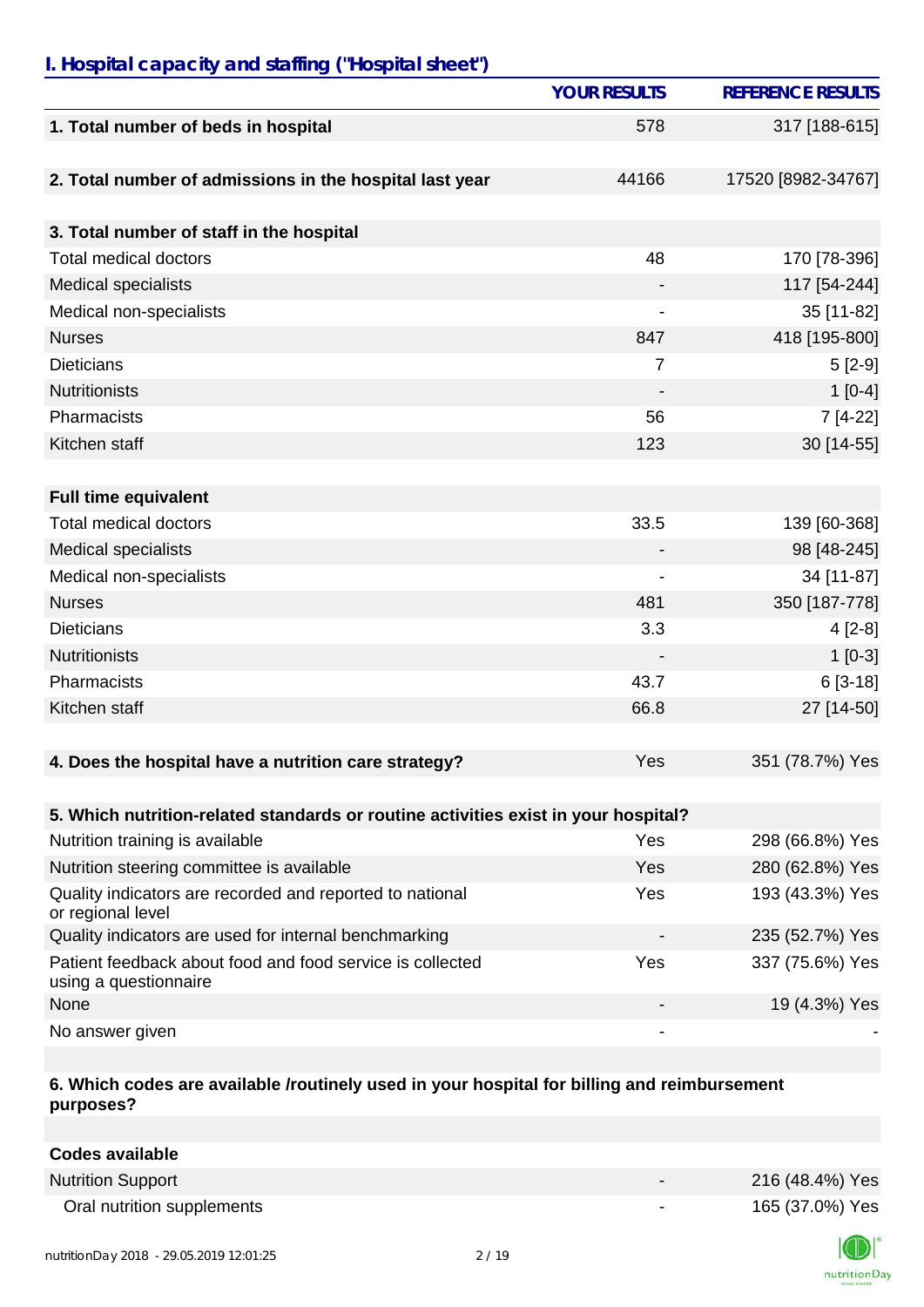| Parenteral nutrition                                      |                | 255 (57.2%) Yes |
|-----------------------------------------------------------|----------------|-----------------|
| <b>Enteral nutrition</b>                                  |                | 224 (50.2%) Yes |
| Dietary counseling                                        |                | 166 (37.2%) Yes |
| Specific dietary interventions                            |                | 119 (26.7%) Yes |
| Screening for malnutrition                                |                | 119 (26.7%) Yes |
| <b>Risk of malnutrition</b>                               |                | 103 (23.1%) Yes |
| Malnutrition (in general)                                 | Yes            | 203 (45.5%) Yes |
| Severity of malnutrition (i.e. mild, moderate, severe)    | Yes            | 195 (43.7%) Yes |
| No information available from billing/finance/controlling |                | 75 (16.8%) Yes  |
| No answer given                                           |                | 18 (4.0%)       |
|                                                           |                |                 |
| <b>Codes routinely used</b>                               |                |                 |
| <b>Nutrition Support</b>                                  |                | 188 (42.2%) Yes |
| Oral nutrition supplements                                |                | 143 (32.1%) Yes |
| Parenteral nutrition                                      |                | 233 (52.2%) Yes |
| <b>Enteral nutrition</b>                                  |                | 205 (46.0%) Yes |
| Dietary counseling                                        |                | 140 (31.4%) Yes |
| Specific dietary interventions                            |                | 105 (23.5%) Yes |
| Screening for malnutrition                                |                | 95 (21.3%) Yes  |
| <b>Risk of malnutrition</b>                               |                | 80 (17.9%) Yes  |
| Malnutrition (in general)                                 | Yes            | 176 (39.5%) Yes |
| Severity of malnutrition (i.e. mild, moderate, severe)    | Yes            | 169 (37.9%) Yes |
| No information available from billing/finance/controlling |                | 81 (18.2%) Yes  |
| No answer given                                           | $\blacksquare$ | 29 (6.5%)       |

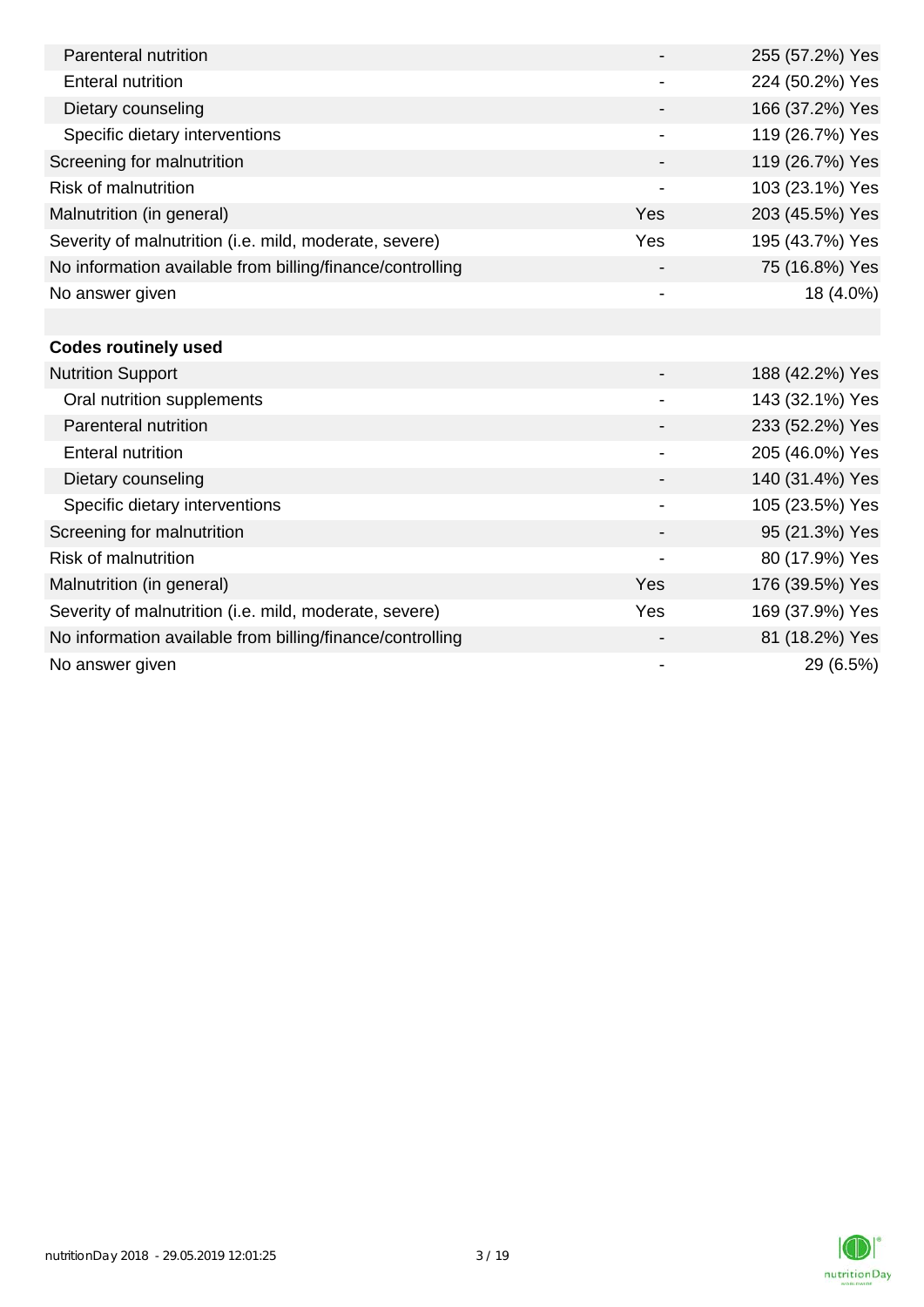## *II. Unit organisation and structures ("Sheet 1a/1b")*

|                                                                       | <b>YOUR RESULTS</b>      | <b>REFERENCE RESULTS</b> |
|-----------------------------------------------------------------------|--------------------------|--------------------------|
|                                                                       |                          |                          |
| Internal Medicine / General                                           | $2(25.0\%)$              | 19.3%                    |
| Internal Medicine / Cardiology                                        |                          | 4.5%                     |
| Internal Medicine / Gastroenterology & hepatology                     |                          | 6.3%                     |
| Internal Medicine / Geriatrics                                        |                          | 7.9%                     |
| Internal Medicine / Infectious diseases                               |                          | 0.5%                     |
| Internal Medicine / Nephrology                                        | $\overline{\phantom{0}}$ | 1.3%                     |
| Internal Medicine / Oncology (incl. radiotherapy)                     | 1(12.5%)                 | 7.2%                     |
| Interdisciplinary                                                     |                          | 3.3%                     |
| Long term care                                                        |                          | 2.0%                     |
| Neurology                                                             |                          | 3.6%                     |
| Surgery / General                                                     | $2(25.0\%)$              | 13.5%                    |
| Surgery/ Cardiac/Vascular/Thoracic                                    |                          | 2.1%                     |
| Surgery / Neurosurgery                                                | 1(12.5%)                 | 1.0%                     |
| Surgery / Orthopedic                                                  | $2(25.0\%)$              | 4.2%                     |
| Trauma                                                                |                          | 1.4%                     |
| Ear Nose Throat (ENT)                                                 |                          | 1.8%                     |
| Gynecology / Obstetrics                                               | $\overline{\phantom{a}}$ | 1.6%                     |
| Pediatrics                                                            | -                        | 1.3%                     |
| Psychiatry                                                            |                          | 0.9%                     |
| <b>Others</b>                                                         |                          | 16.1%                    |
|                                                                       |                          |                          |
| 2. Number of registered inpatients at noon                            | 30 [25-30]               | 24 [18-31]               |
|                                                                       |                          |                          |
| 3. Total bed capacity of the unit                                     | 31 [31-31]               | 30 [24-38]               |
|                                                                       |                          |                          |
| 4. Number of each type of staff in the unit for TODAY's morning shift |                          |                          |
|                                                                       |                          |                          |
| <b>Fully trained</b>                                                  |                          |                          |
| Medical doctors                                                       | $4[2-6]$                 | $3[2-7]$                 |
| <b>Nurses</b>                                                         | $7 [7-8]$                | $5[3-8]$                 |
| Nursing aides                                                         | $1[1-2]$                 | $2[1-3]$                 |
| <b>Dieticians</b>                                                     | $1[0-1]$                 | $1[0-1]$                 |
| <b>Nutritionists</b>                                                  | $0[0-0]$                 | $0 [0-1]$                |
| Administrative staff                                                  | $1[1-1]$                 | $1[0-1]$                 |
| Other staff involved in patient care                                  | $4[2-7]$                 | $1[0-2]$                 |
|                                                                       |                          |                          |
| In training                                                           |                          |                          |
| <b>Medical doctors</b>                                                | 3                        | $1$ [0-3]                |
| <b>Medical students</b>                                               |                          | $0[0-2]$                 |
| <b>Nurses</b>                                                         | $1[1-2]$                 | $1[0-3]$                 |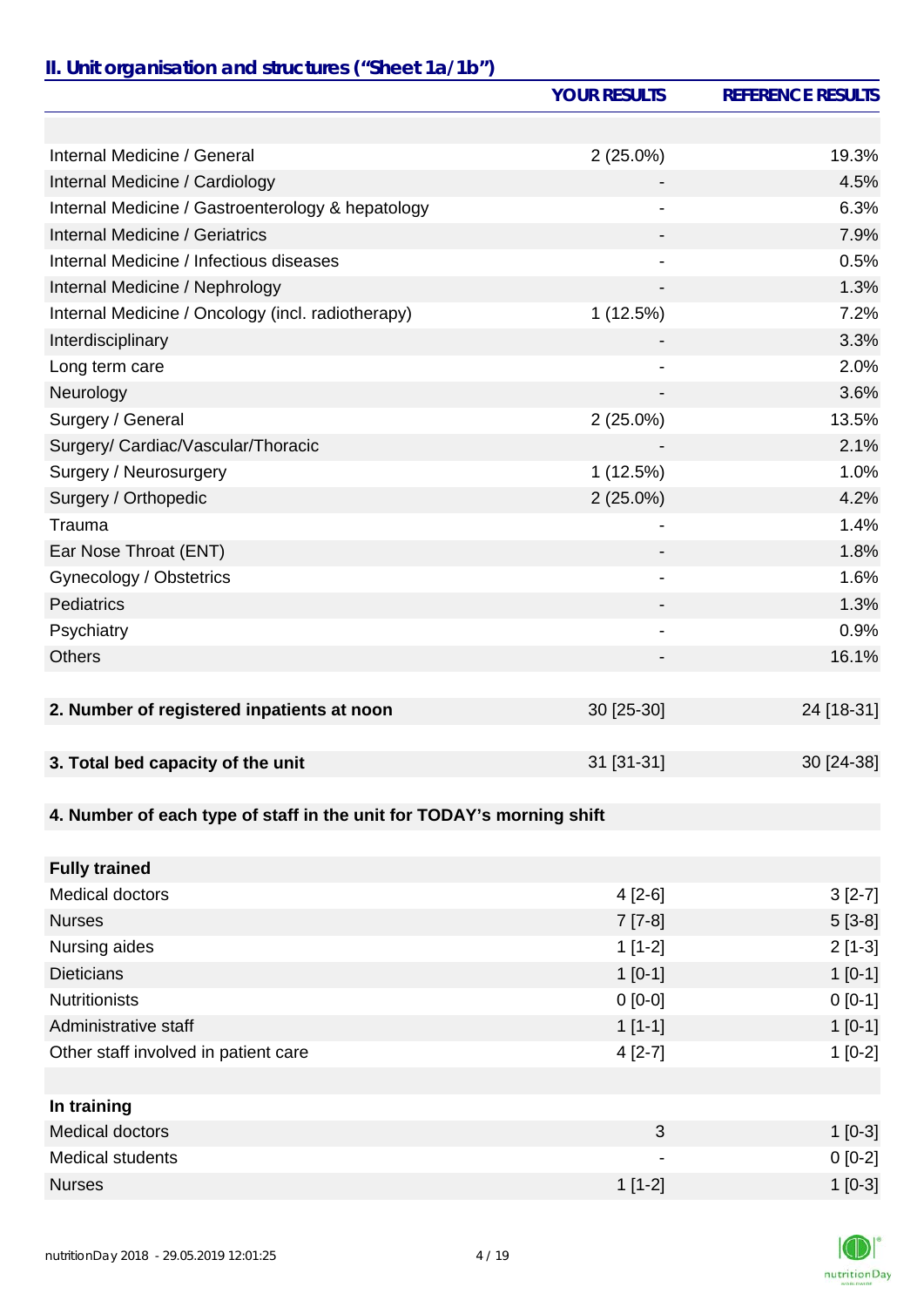| Nursing aides                                                                                       |                | $0[0-0]$        |
|-----------------------------------------------------------------------------------------------------|----------------|-----------------|
| <b>Dieticians</b>                                                                                   |                | $0[0-0]$        |
| <b>Nutritionists</b>                                                                                |                | $0[0-0]$        |
| Other staff involved in patient care                                                                | $\overline{2}$ | $0[0-0]$        |
| 5. Is there a nutrition support team in your hospital<br>available?                                 | 8 (100%) Yes   | 705 (76.4%) Yes |
| 6. Does the unit have a nutrition care strategy?                                                    | 8 (100%) Yes   | 678 (73.5%) Yes |
| 7. Is there a person in your unit responsible for<br>nutrition care?                                | 8 (100%) Yes   | 644 (69.8%) Yes |
| 8. Is there a dietician, nutritionist or dietetic assistant<br>available for your unit?             | 8 (100%) Yes   | 831 (90.0%) Yes |
| 9. Is specific staff responsible for providing feeding<br>assistance to patients during meal times? | 2 (25.0%) Yes  | 575 (62.3%) Yes |
| 10. How do you MAINLY screen/monitor patients for<br>malnutrition?                                  |                |                 |
| At admission                                                                                        |                |                 |
| No routine screening                                                                                | ٠              | 85 (8.8%) Yes   |
| No fixed criteria                                                                                   |                | 14 (1.4%) Yes   |
| Experience / visual assessment only                                                                 |                | 77 (7.9%) Yes   |
| Weighing / BMI only                                                                                 |                | 141 (14.5%) Yes |
| <b>Nutritional Risk Screening (NRS) 2002</b>                                                        |                | 309 (31.9%) Yes |
| Malnutrition Universal Screening Tool (MUST)                                                        |                | 59 (6.1%) Yes   |
| Malnutrition Screening tool (MST)                                                                   | 8 (100%) Yes   | 70 (7.2%) Yes   |
| <b>SNAQ</b>                                                                                         |                | 11 (1.1%) Yes   |
| Other formal tool                                                                                   |                | 148 (15.3%) Yes |
| I do not know                                                                                       |                | 9 (0.93%) Yes   |
| Missing                                                                                             |                | 47 (4.8%)       |
|                                                                                                     |                |                 |
| <b>During hospital stay</b>                                                                         |                |                 |
| No routine monitoring                                                                               |                | 88 (9.1%) Yes   |
| No fixed criteria                                                                                   |                | 77 (7.9%) Yes   |
| Experience / visual assessment only                                                                 |                | 174 (17.9%) Yes |
| Weighing / BMI only                                                                                 |                | 313 (32.3%) Yes |
| Other formal tool                                                                                   | 8 (100%) Yes   | 251 (25.9%) Yes |
| I do not know                                                                                       |                | 20 (2.1%) Yes   |
| Missing                                                                                             |                | 47 (4.8%)       |
| 11a. Do you routinely use guidelines or standards for<br>nutrition care?                            | 8 (100%) Yes   | 724 (80.0%) Yes |

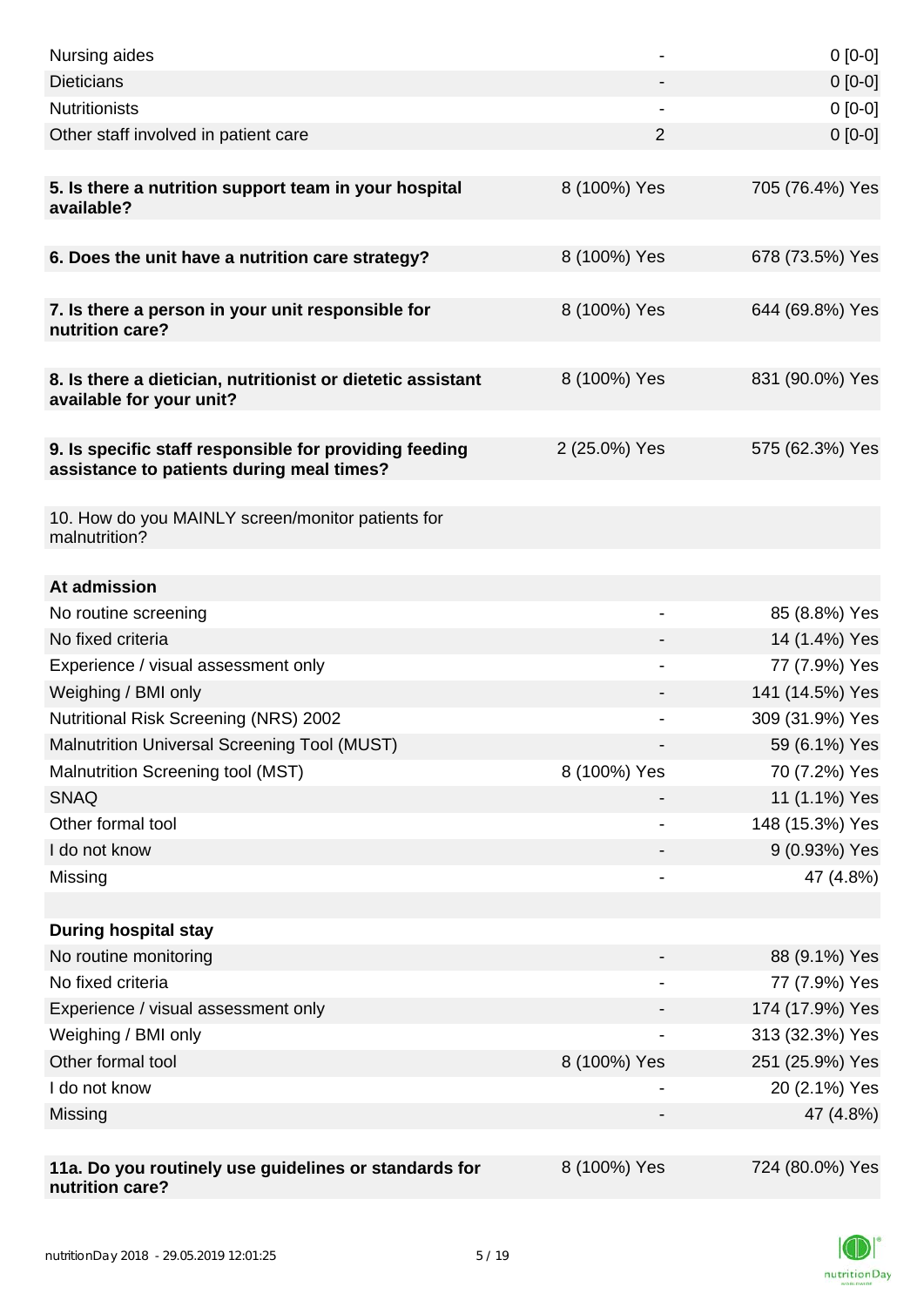| 11b. If yes, which one is mainly used?  |              |                 |
|-----------------------------------------|--------------|-----------------|
| International guidelines                |              | 186 (25.7%) Yes |
| National guidelines                     |              | 105 (14.5%) Yes |
| Standards on hospital level             | 8 (100%) Yes | 249 (34.4%) Yes |
| Standards on unit level                 |              | 51 (7.0%) Yes   |
| Individual patient nutrition care plans |              | 116 (16.0%) Yes |
| Other                                   |              | 7 (0.97%) Yes   |
| Missing                                 |              | $10(1.4\%)$     |
|                                         |              |                 |

# **12. What is routinely done in your unit for given patient groups?**

| At risk                                                    |               |                 |
|------------------------------------------------------------|---------------|-----------------|
| Watchful waiting                                           |               | 281 (29.0%) Yes |
| Discuss nutrition care activities during ward rounds       | 7 (87.5%) Yes | 430 (44.3%) Yes |
| Develop an individual nutrition care plan                  | 8 (100%) Yes  | 509 (52.5%) Yes |
| Initiate treatment / nutrition intervention                | 8 (100%) Yes  | 582 (60.0%) Yes |
| Consult a nutrition expert (dietician, nutritionist, etc.) | 8 (100%) Yes  | 592 (61.0%) Yes |
| Consult a medical professional                             |               | 383 (39.5%) Yes |
| Calculate energy requirements                              | 8 (100%) Yes  | 479 (49.4%) Yes |
| Calculate protein requirements                             | 8 (100%) Yes  | 466 (48.0%) Yes |
|                                                            |               |                 |
| <b>Malnourished</b>                                        |               |                 |
| Watchful waiting                                           |               | 196 (20.2%) Yes |
| Discuss nutrition care activities during ward rounds       | 7 (87.5%) Yes | 462 (47.6%) Yes |
| Develop an individual nutrition care plan                  | 7 (87.5%) Yes | 541 (55.8%) Yes |
| Initiate treatment / nutrition intervention                | 7 (87.5%) Yes | 624 (64.3%) Yes |
| Consult a nutrition expert (dietician, nutritionist, etc.) | 8 (100%) Yes  | 581 (59.9%) Yes |
| Consult a medical professional                             |               | 411 (42.4%) Yes |
| Calculate energy requirements                              | 8 (100%) Yes  | 537 (55.4%) Yes |
| Calculate protein requirements                             | 8 (100%) Yes  | 522 (53.8%) Yes |
|                                                            |               |                 |
| <b>Every patient</b>                                       |               |                 |
| Watchful waiting                                           | 8 (100%) Yes  | 483 (49.8%) Yes |
| Discuss nutrition care activities during ward rounds       |               | 258 (26.6%) Yes |
| Develop an individual nutrition care plan                  |               | 184 (19.0%) Yes |
| Initiate treatment / nutrition intervention                |               | 135 (13.9%) Yes |
| Consult a nutrition expert (dietician, nutritionist, etc.) |               | 185 (19.1%) Yes |
| Consult a medical professional                             | 8 (100%) Yes  | 209 (21.5%) Yes |
| Calculate energy requirements                              |               | 123 (12.7%) Yes |
| Calculate protein requirements                             |               | 113 (11.6%) Yes |
|                                                            |               |                 |
| <b>Never</b>                                               |               |                 |
| Watchful waiting                                           |               | 76 (7.8%) Yes   |
| Discuss nutrition care activities during ward rounds       | -             | 62 (6.4%) Yes   |

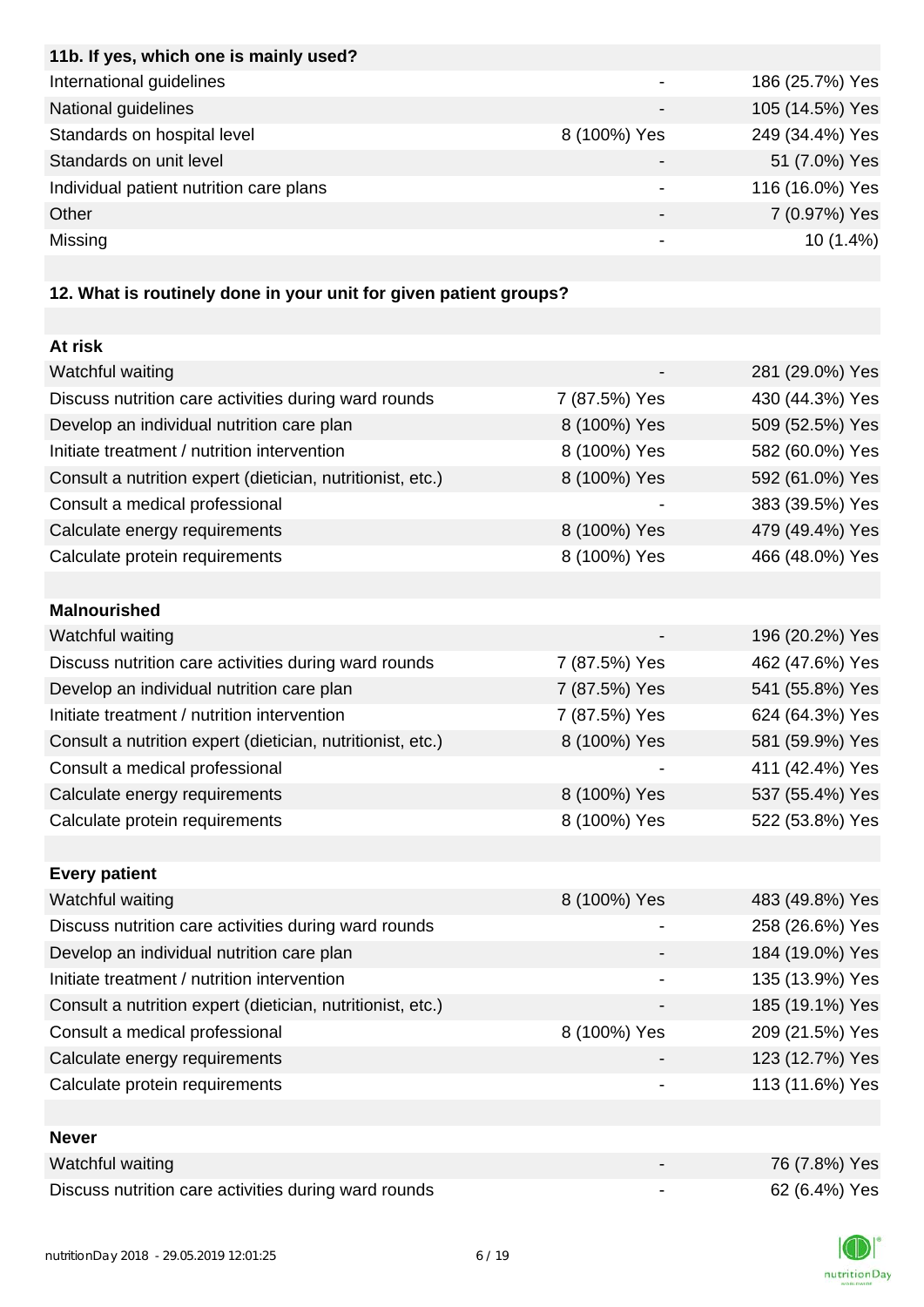| Develop an individual nutrition care plan                          |                          | 50 (5.2%) Yes   |
|--------------------------------------------------------------------|--------------------------|-----------------|
| Initiate treatment / nutrition intervention                        |                          | 13 (1.3%) Yes   |
| Consult a nutrition expert (dietician, nutritionist, etc.)         |                          | 16 (1.6%) Yes   |
| Consult a medical professional                                     |                          | 106 (10.9%) Yes |
| Calculate energy requirements                                      |                          | 103 (10.6%) Yes |
| Calculate protein requirements                                     | -                        | 124 (12.8%) Yes |
|                                                                    |                          |                 |
| I do not know                                                      |                          |                 |
| Watchful waiting                                                   |                          | 51 (5.3%) Yes   |
| Discuss nutrition care activities during ward rounds               |                          | 40 (4.1%) Yes   |
| Develop an individual nutrition care plan                          |                          | 22 (2.3%) Yes   |
| Initiate treatment / nutrition intervention                        | $\overline{\phantom{a}}$ | 22 (2.3%) Yes   |
| Consult a nutrition expert (dietician, nutritionist, etc.)         |                          | 18 (1.9%) Yes   |
| Consult a medical professional                                     |                          | 51 (5.3%) Yes   |
| Calculate energy requirements                                      |                          | 40 (4.1%) Yes   |
| Calculate protein requirements                                     | -                        | 42 (4.3%) Yes   |
|                                                                    |                          |                 |
| 13. When do you routinely weigh your patients?                     |                          |                 |
| at admission                                                       | 8 (100%) Yes             | 625 (64.4%) Yes |
| Within 24 hours                                                    |                          | 142 (14.6%) Yes |
| Within 48 hours                                                    |                          | 54 (5.6%) Yes   |
| Within 72 hours                                                    | -                        | 27 (2.8%) Yes   |
| Every week                                                         |                          | 393 (40.5%) Yes |
| Occasionally                                                       | $\overline{\phantom{a}}$ | 109 (11.2%) Yes |
| When requested                                                     | 8 (100%) Yes             | 483 (49.8%) Yes |
| At discharge                                                       |                          | 52 (5.4%) Yes   |
| Never                                                              |                          | 13 (1.3%) Yes   |
| I do not know                                                      |                          | 4 (0.41%) Yes   |
| No answer given                                                    | 10 (41.7%)               | 50 (5.2%)       |
|                                                                    |                          |                 |
| 14. What do you do to support adequate food intake of patients?    |                          |                 |
| Offer additional meals or in between snacks                        | 8 (100%) Yes             | 730 (75.3%) Yes |
| Offer meal choices                                                 | 8 (100%) Yes             | 711 (73.3%) Yes |
| Offer different portion sizes                                      | 8 (100%) Yes             | 635 (65.5%) Yes |
| Consider food presentation                                         |                          | 356 (36.7%) Yes |
| Change food texture/consistency as needed                          | 8 (100%) Yes             | 797 (82.2%) Yes |
| Consider patient problems with eating and drinking                 | 7 (87.5%) Yes            | 793 (81.8%) Yes |
| Ensure that mealtimes are undisturbed/protected<br>mealtime policy |                          | 218 (22.5%) Yes |
| Promote positive eating environment                                |                          | 281 (29.0%) Yes |
| Consider cultural/religious preferences                            | 6 (75.0%) Yes            | 559 (57.6%) Yes |
| Consider patient allergies / intolerances                          | 8 (100%) Yes             | 650 (67.0%) Yes |
| Other                                                              |                          | 74 (7.6%) Yes   |
| I do not know                                                      |                          | 19 (2.0%) Yes   |
| No answer given                                                    |                          | 48 (4.9%)       |

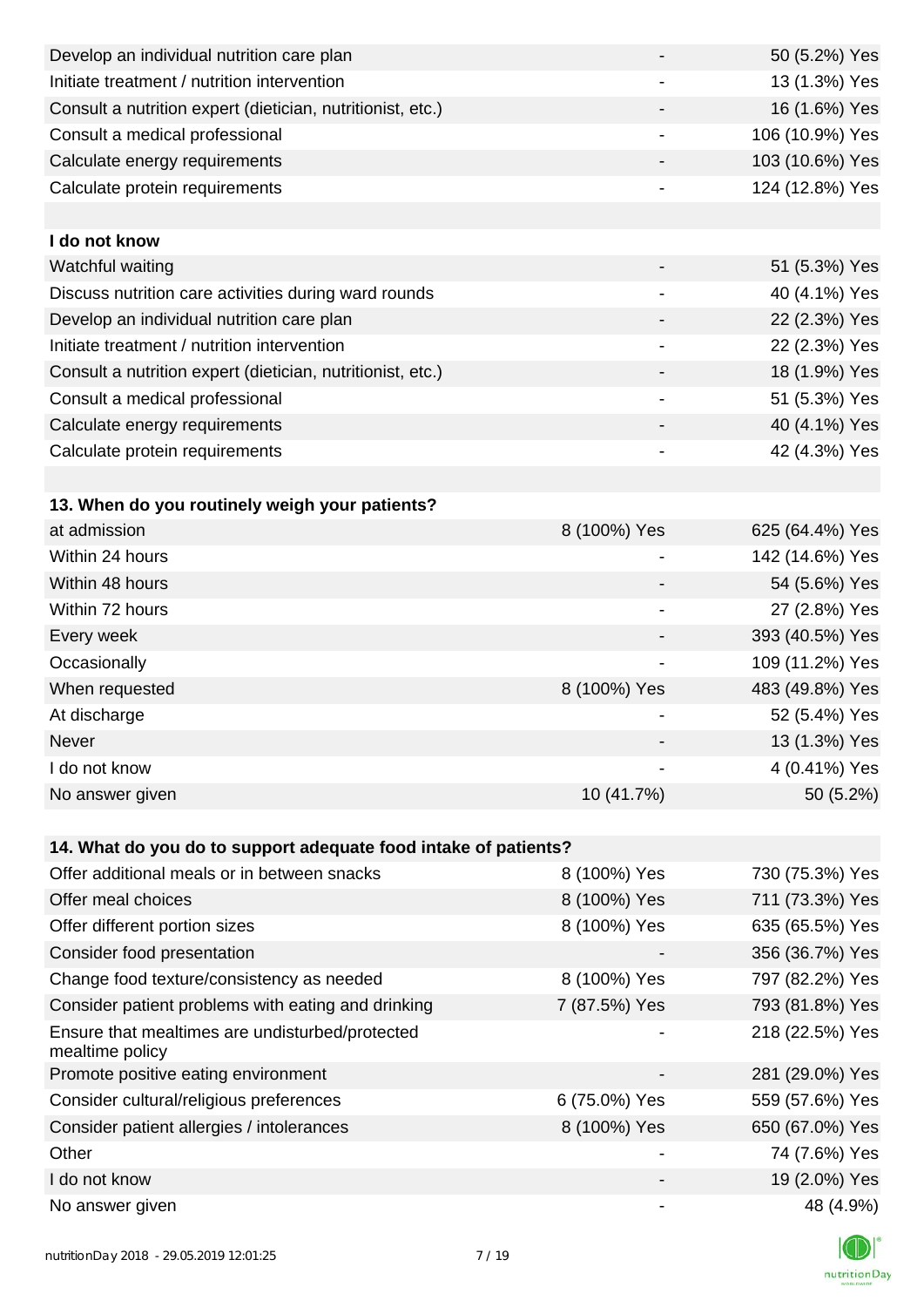| 15. Which nutrition-related standards or routine activities exist in your unit?     |                 |                 |
|-------------------------------------------------------------------------------------|-----------------|-----------------|
| Nutrition training is available                                                     |                 | 558 (57.5%) Yes |
| Reporting of nutrition related information to hospital<br>managers                  | 8 (100%) Yes    | 408 (42.1%) Yes |
| Quality indicators are recorded and reported to national<br>or regional level       | 8 (100%) Yes    | 302 (31.1%) Yes |
| Quality indicators are used for internal benchmarking                               | 8 (100%) Yes    | 358 (36.9%) Yes |
| Patient feedback about food and food service is collected<br>using a questionnaire  | 8 (100%) Yes    | 625 (64.4%) Yes |
| None                                                                                | $\qquad \qquad$ | 32 (3.3%) Yes   |
| I do not know                                                                       |                 | 38 (3.9%) Yes   |
| No answer given                                                                     |                 | 68 (7.0%)       |
|                                                                                     |                 |                 |
| 16. At admission what is asked and documented?                                      |                 |                 |
| Change in weight                                                                    | 7 (87.5%) Yes   | 775 (79.9%) Yes |
| Eating habits/difficulties                                                          |                 | 746 (76.9%) Yes |
| Nutrition before admission                                                          | 8 (100%) Yes    | 592 (61.0%) Yes |
| None                                                                                |                 | 15 (1.5%) Yes   |
| I do not know                                                                       |                 | 20 (2.1%) Yes   |
| No answer given                                                                     |                 | 70 (7.2%)       |
|                                                                                     |                 |                 |
| 17. On what forms is there a specific part about eating, nutrition or malnutrition? |                 |                 |
|                                                                                     |                 |                 |

| a. Patient Record has a section for                                                  |                          |                 |
|--------------------------------------------------------------------------------------|--------------------------|-----------------|
| indicating if the patient is malnourished or at risk of<br>malnutrition              | 8 (100%) Yes             | 708 (73.0%) Yes |
| nutrition treatment                                                                  | $\overline{\phantom{a}}$ | 582 (60.0%) Yes |
| None                                                                                 |                          | 54 (5.6%) Yes   |
| I do not know                                                                        |                          | 26 (2.7%) Yes   |
|                                                                                      |                          |                 |
| b. Discharge Letter                                                                  |                          |                 |
| summarizes nutrition treatment received during stay                                  |                          | 407 (42.0%) Yes |
| makes future nutrition-related recommendations                                       | $\blacksquare$           | 572 (59.0%) Yes |
| None                                                                                 | 3 (37.5%) Yes            | 110 (11.3%) Yes |
| I do not know                                                                        | 5 (62.5%) Yes            | 69 (7.1%) Yes   |
|                                                                                      |                          |                 |
| 18. Do you provide brochures about malnutrition to at<br>risk/malnourished patients? | ۰                        | 356 (44.8%) Yes |
|                                                                                      |                          |                 |
| 19. Who filled in this sheet?                                                        |                          |                 |
| <b>Head staff</b>                                                                    |                          | 281 (29.0%) Yes |
| Dietician                                                                            | 8 (100%) Yes             | 517 (53.3%) Yes |
| <b>Nurse</b>                                                                         |                          | 279 (28.8%) Yes |
| Physician                                                                            |                          | 128 (13.2%) Yes |
| Administrative staff                                                                 |                          | 8 (0.82%) Yes   |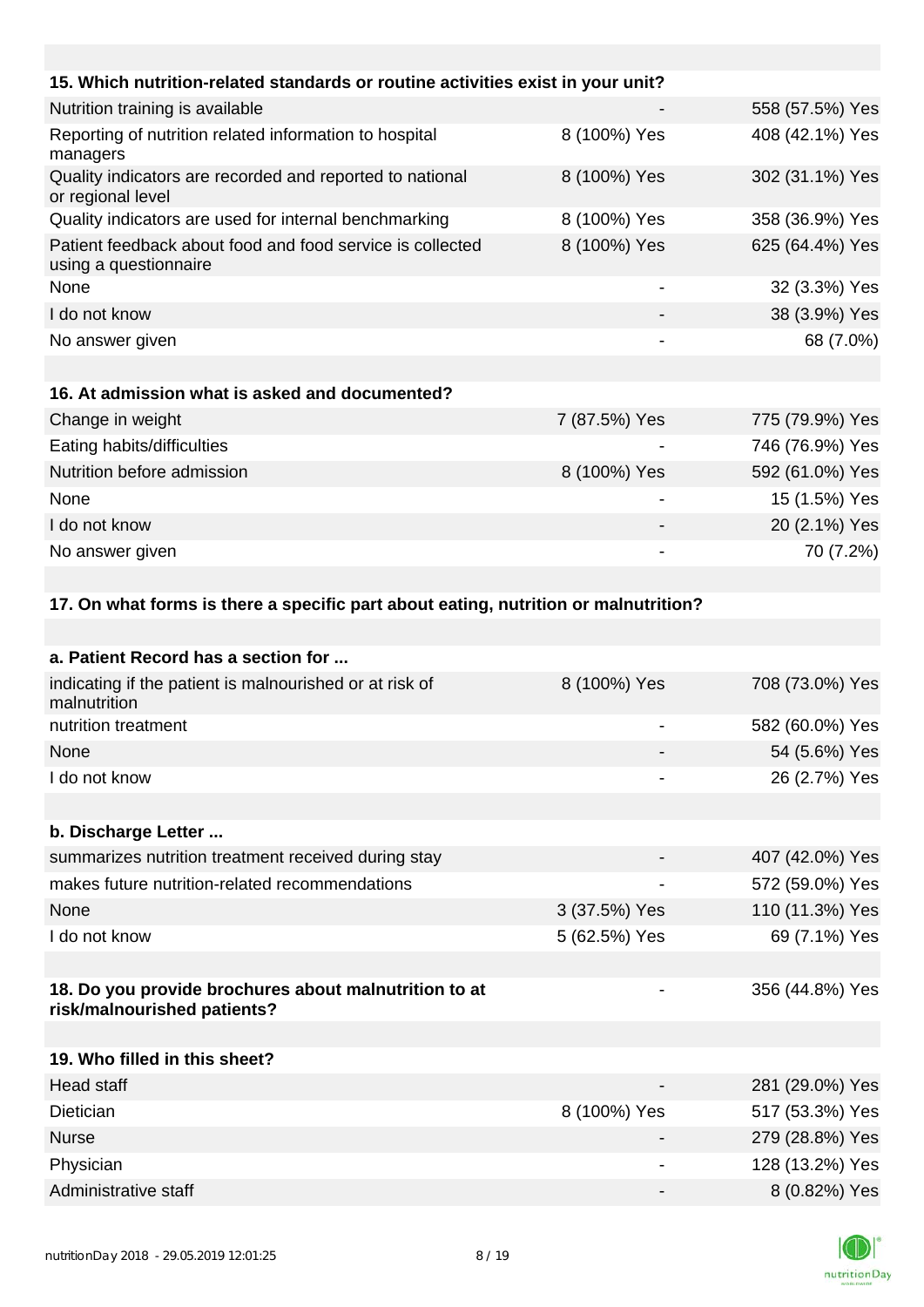| Other         | $\overline{\phantom{0}}$ | 39 (4.0%) Yes |
|---------------|--------------------------|---------------|
| None          |                          |               |
| I do not know | $\,$                     | 7 (0.72%) Yes |

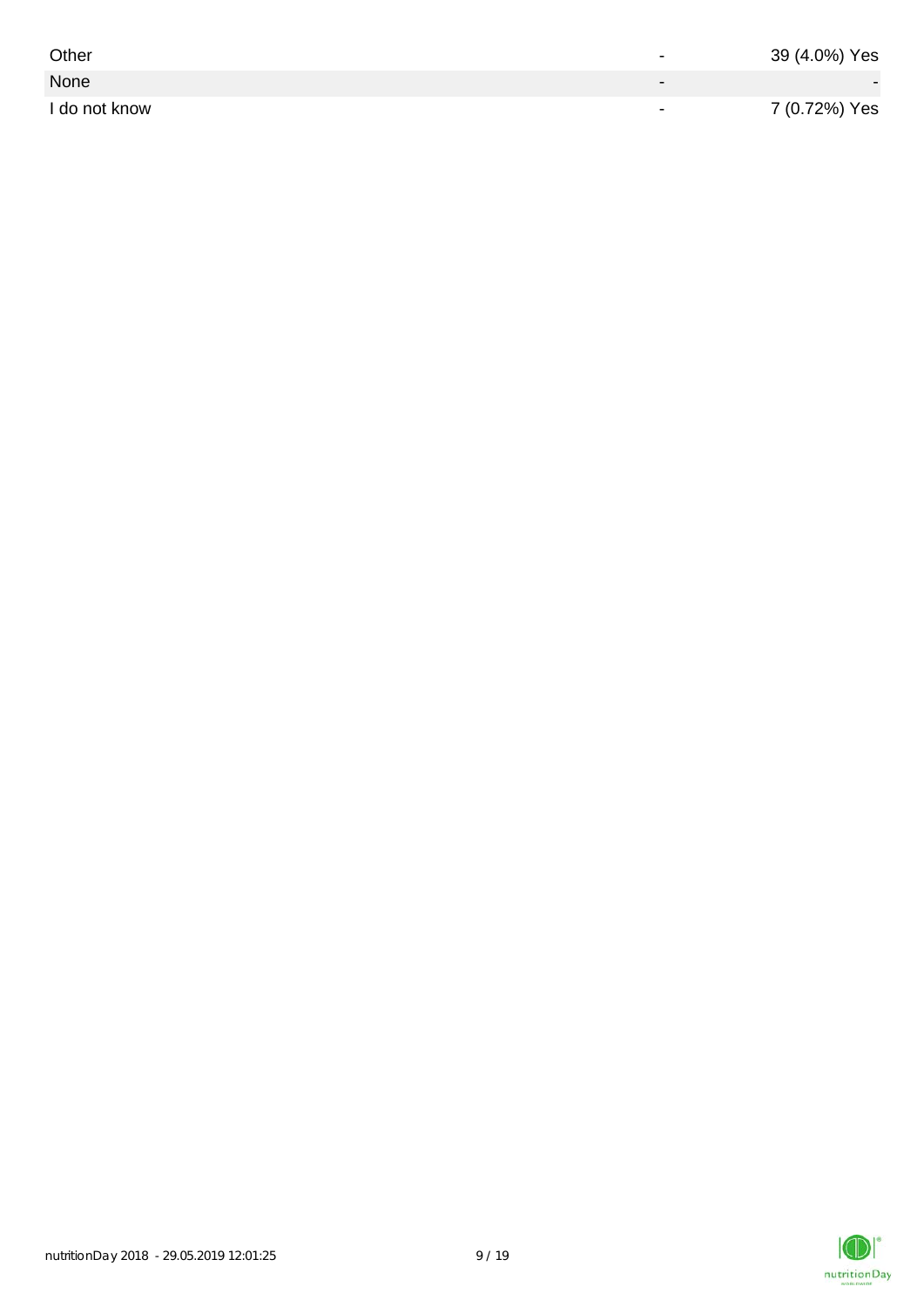|                                                                                         | <b>YOUR RESULTS</b> | <b>REFERENCE RESULTS</b> |
|-----------------------------------------------------------------------------------------|---------------------|--------------------------|
|                                                                                         |                     |                          |
| Total                                                                                   | 73                  | 17827                    |
| Age                                                                                     | 72 [65-80]          | 67 [53-78]               |
| Female                                                                                  | 42 (57.5%)          | 8951 (50.2%)             |
| Weight                                                                                  | 78.6±20.3           | $70.1 \pm 19.2$          |
| Height                                                                                  | 168±10              | $165 + 10$               |
| <b>BMI</b>                                                                              | $28.0 \pm 7.0$      | $25.5 \pm 6.0$           |
|                                                                                         |                     |                          |
| 1. This hospital admission was                                                          |                     |                          |
| planned                                                                                 | 44 (60.3%)          | 6798 (38.1%)             |
| an emergency                                                                            | 27 (37.0%)          | 9562 (53.6%)             |
| I do not know                                                                           | 2(2.7%)             | 1467 (8.2%)              |
| No answer given                                                                         |                     |                          |
| 2a. Diagnosis at admission                                                              |                     |                          |
| 0100 Infectious and parasitic diseases                                                  | 2(2.7%)             | 1555 (8.7%)              |
| 0200 Neoplasms                                                                          | $3(4.1\%)$          | 3133 (17.6%)             |
| 0300 Blood and bloodforming organs and the immune<br>mechanism                          | 2(2.7%)             | 1159 (6.5%)              |
| 0400 Endocrine, nutritional and metabolic diseases                                      | 5(6.8%)             | 2190 (12.3%)             |
| 0500 Mental health                                                                      | $1(1.4\%)$          | 851 (4.8%)               |
| 0600 Nervous system                                                                     | 7(9.6%)             | 1636 (9.2%)              |
| 0700 Eye and adnexa                                                                     | 2(2.7%)             | 236 (1.3%)               |
| 0800 Ear and mastoid process                                                            |                     | 127 (0.71%)              |
| 0900 Circulatory system                                                                 | 12 (16.4%)          | 3801 (21.3%)             |
| 1000 Respiratory system                                                                 | 11 (15.1%)          | 2810 (15.8%)             |
| 1100 Digestive system                                                                   | 10 (13.7%)          | 4343 (24.4%)             |
| 1200 Skin and subcutaneous tissue                                                       | 9(12.3%)            | 786 (4.4%)               |
| 1300 Musculoskeletal system and connective tissue                                       | 30 (41.1%)          | 2703 (15.2%)             |
| 1400 Genitourinary system                                                               | 8 (11.0%)           | 1776 (10.0%)             |
| 1500 Pregnancy, childbirth and the puerperium                                           |                     | 198 (1.1%)               |
| 1600 Conditions originating in the perinatal period                                     |                     | 25 (0.14%)               |
| 1700 Congenital/chromosomal abnormalities                                               |                     | 31 (0.17%)               |
| 1800 Symptoms, signs, abnormal clinical/lab findings                                    | 17 (23.3%)          | 816 (4.6%)               |
| 1900 Injury, poisoning                                                                  |                     | 512 (2.9%)               |
| 2000 External causes of morbidity and mortality (e.g.<br>transport accidents, assaults) |                     | 379 (2.1%)               |
| 2100 Factors influencing health status and contact with<br>health services              |                     | 619 (3.5%)               |
| No answer given                                                                         |                     |                          |
|                                                                                         |                     |                          |
| 3. Which conditions/comorbidities does this patient have?                               |                     |                          |

#### Cardiac insufficiency 3518 (22.5%)

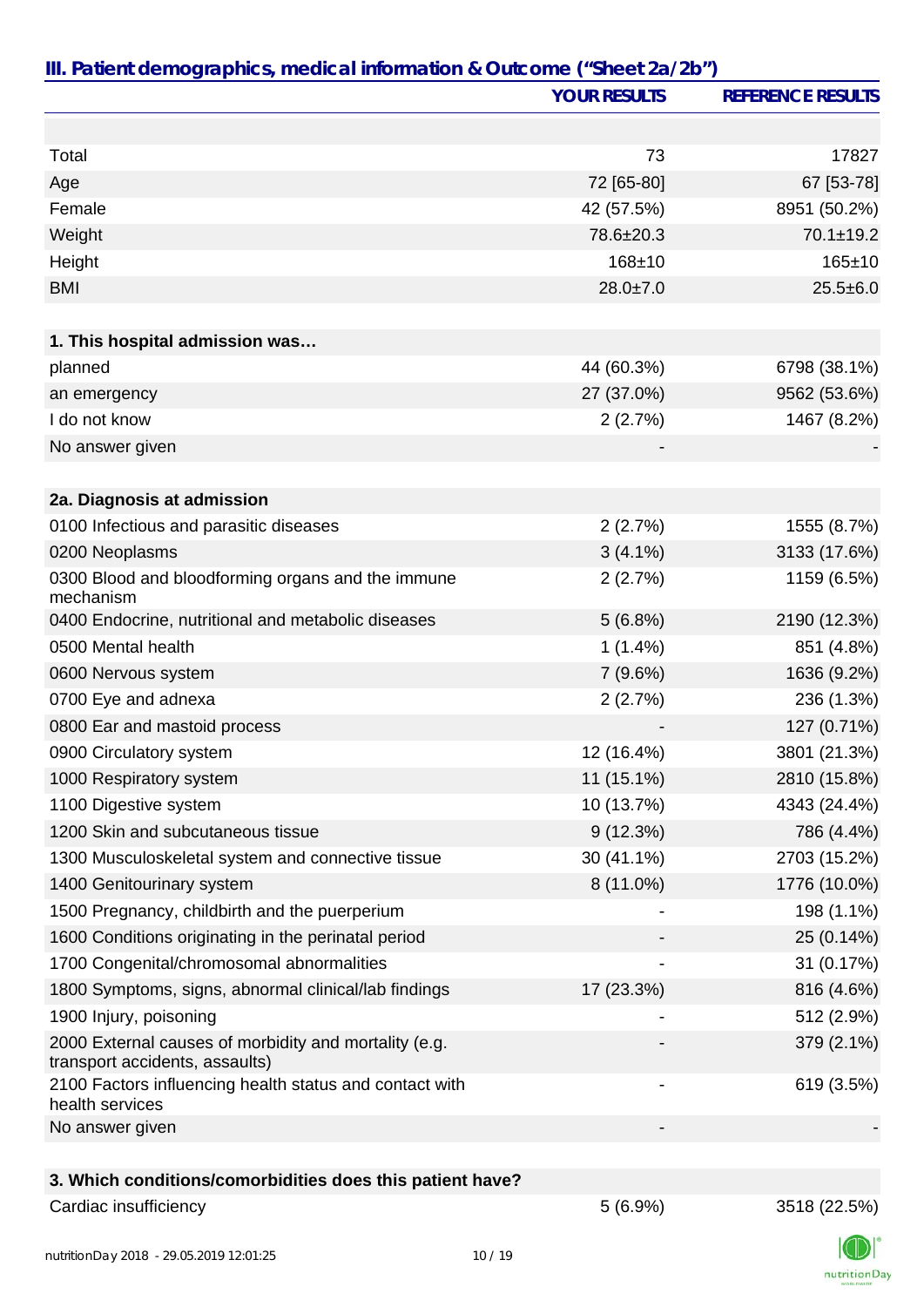| Myocardial infarction                                | 4(5.5%)    | 823 (5.4%)    |
|------------------------------------------------------|------------|---------------|
| Chronic lung disease                                 | 11 (15.1%) | 2299 (14.8%)  |
| Cerebral vascular disease                            | 3(4.2%)    | 1523 (9.9%)   |
| Peripheral vascular disease                          | 7(9.6%)    | 1931 (12.6%)  |
| Chronic liver disease                                | 2(2.7%)    | 992 (6.5%)    |
| Chronic kidney disease                               | $3(4.2\%)$ | 1734 (11.3%)  |
| <b>Diabetes</b>                                      | 12 (16.4%) | 3888 (24.9%)  |
| Cancer                                               | 8 (11.0%)  | 3763 (24.2%)  |
| Infection                                            | 8 (11.0%)  | 2245 (14.5%)  |
| Dementia                                             | $1(1.4\%)$ | 798 (5.2%)    |
| Major depressive disorder                            | 5(6.8%)    | 853 (5.6%)    |
| Other chronic mental disorder                        | 5(6.8%)    | 815 (5.4%)    |
| Other chronic disease                                | 15 (22.1%) | 4031 (25.9%)  |
| None                                                 | 19 (26.0%) | 3008 (16.9%)  |
|                                                      |            |               |
| 4a. Previous operation during this hospital stay     |            |               |
| Yes, planned                                         | 39 (53.4%) | 3584 (20.1%)  |
| Yes, acute                                           | 7(9.6%)    | 1077 (6.0%)   |
| <b>No</b>                                            | 27 (37.0%) | 12545 (70.4%) |
| I do not know                                        |            | 230 (1.3%)    |
| Missing                                              |            | 391 (2.2%)    |
|                                                      |            |               |
| Days since operation                                 | $3[2-6]$   | $3[1-11]$     |
|                                                      |            |               |
| 4b. Planned operation during this hospital stay      |            |               |
| Yes, today or tomorrow                               |            | 1266 (7.1%)   |
| Yes, later                                           | $1(1.4\%)$ | 953 (5.3%)    |
| No                                                   | 66 (90.4%) | 13798 (77.4%) |
| I do not know                                        | $3(4.1\%)$ | 833 (4.7%)    |
| Missing                                              | $3(4.1\%)$ | 977 (5.5%)    |
|                                                      |            |               |
| 5. Previous ICU admission during this hospital stay? | $4(5.5\%)$ | 1781 (10.0%)  |
| (Yes)                                                |            |               |
|                                                      |            |               |
| 6. Is this patient terminally ill?                   | 4(5.5%)    | 1122 (6.3%)   |
|                                                      |            |               |
| 7. Fluid status                                      |            |               |
| Normal                                               | 50 (68.5%) | 13668 (76.7%) |
| Overloaded                                           | 4(5.5%)    | 1008 (5.7%)   |
| Dehydrated                                           | 6(8.2%)    | 878 (4.9%)    |
| I do not know                                        | 13 (17.8%) | 2273 (12.8%)  |
| Missing                                              |            |               |
| 8. Number of different medications planned           |            |               |
| Oral                                                 | $6[5-8]$   | $5[2-8]$      |
|                                                      |            |               |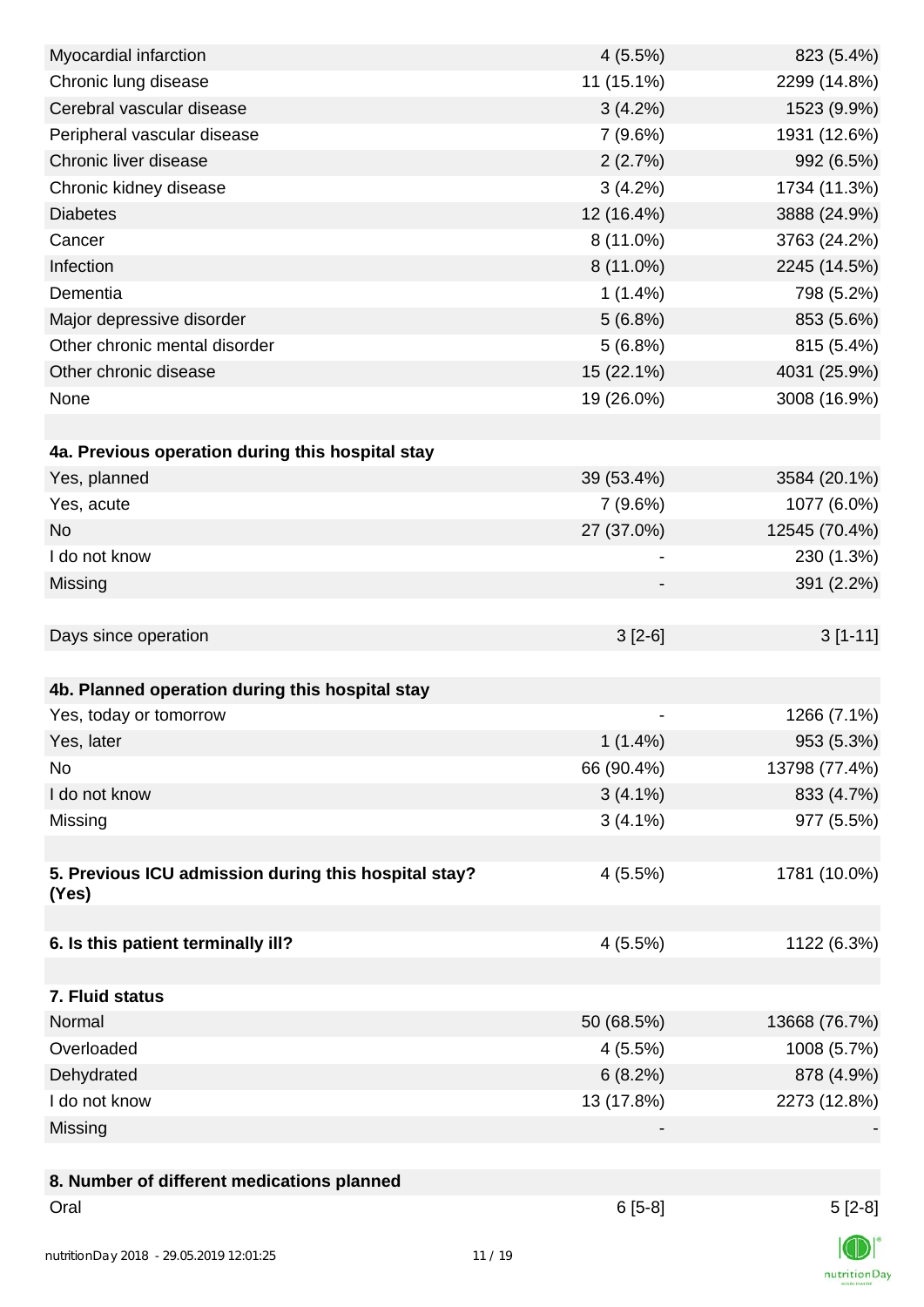| Other                                                                      | $0[0-2]$    | $2[1-4]$      |
|----------------------------------------------------------------------------|-------------|---------------|
|                                                                            |             |               |
| 9. Was this patient identified as malnourished or at risk of malnutrition? |             |               |
| Malnourished                                                               | 6(8.2%)     | 2050 (11.5%)  |
| At risk                                                                    | 4(5.5%)     | 3162 (17.7%)  |
| No                                                                         | 58 (79.5%)  | 11117 (62.4%) |
| I do not know                                                              | 5(6.8%)     | 1498 (8.4%)   |
| Missing                                                                    | -           |               |
|                                                                            |             |               |
| 10. IV Fluids                                                              |             |               |
| Electrolyte solution (NaCl, Ringers lactate, etc)                          | 11 (15.1%)  | 6470 (36.3%)  |
| 5% Glucose solution                                                        |             | 1853 (10.4%)  |
|                                                                            |             |               |
| 11. Number of ONS drinks planned                                           | $0[0-0]$    | $0[0-0]$      |
|                                                                            |             |               |
| 12. Nutrition intake                                                       |             |               |
| Regular hospital food                                                      | 54 (74.0%)  | 10454 (58.6%) |
| Fortified/enriched hospital food                                           | 11 (15.1%)  | 1962 (11.0%)  |
| Protein/energy supplement (e.g. ONS drinks)                                | $8(11.0\%)$ | 2469 (13.8%)  |
| <b>Enteral nutrition</b>                                                   | 2(2.7%)     | 882 (4.9%)    |
| Parenteral nutrition                                                       | $1(1.4\%)$  | 929 (5.2%)    |
| Special diet                                                               | 18 (24.7%)  | 5732 (32.2%)  |
| None                                                                       | $1(1.4\%)$  | 895 (5.0%)    |
|                                                                            |             |               |
| 13a. All lines and Tubes                                                   |             |               |
| <b>Central Venous</b>                                                      | 5(6.8%)     | 1535 (8.6%)   |
| Peripheral venous access                                                   | 21 (28.8%)  | 8238 (46.2%)  |
| Nasogastric                                                                | 2(2.7%)     | 462 (2.6%)    |
| Nasojejunal                                                                | $1(1.4\%)$  | 79 (0.44%)    |
| Nasoduadenal                                                               |             | 67 (0.38%)    |
| Enterostoma                                                                | 4(5.5%)     | 82 (0.46%)    |
| Percutaneous endoscopy/surgical gastrostomy                                |             | 137 (0.77%)   |
| Percutaneous endoscopy/surgical jejunostomy                                |             | 63 (0.35%)    |
| None                                                                       | 43 (58.9%)  | 8032 (45.1%)  |
|                                                                            |             |               |
| 13b. Were there complications with nutrition related lines                 |             |               |
| and tubes since admission?                                                 |             |               |
| Yes, previously                                                            |             | 247 (1.4%)    |
| Yes, ongoing                                                               |             | 173 (0.97%)   |
| No                                                                         | 52 (71.2%)  | 14548 (81.6%) |
| I do not know                                                              | 18 (24.7%)  | 1646 (9.2%)   |
| Missing                                                                    | $3(4.1\%)$  | 1213 (6.8%)   |
|                                                                            |             |               |

### **14. Please indicate if any of the following was done for this patient since admission**

Energy requirements were determined 2 (2.7%) 6273 (35.2%)

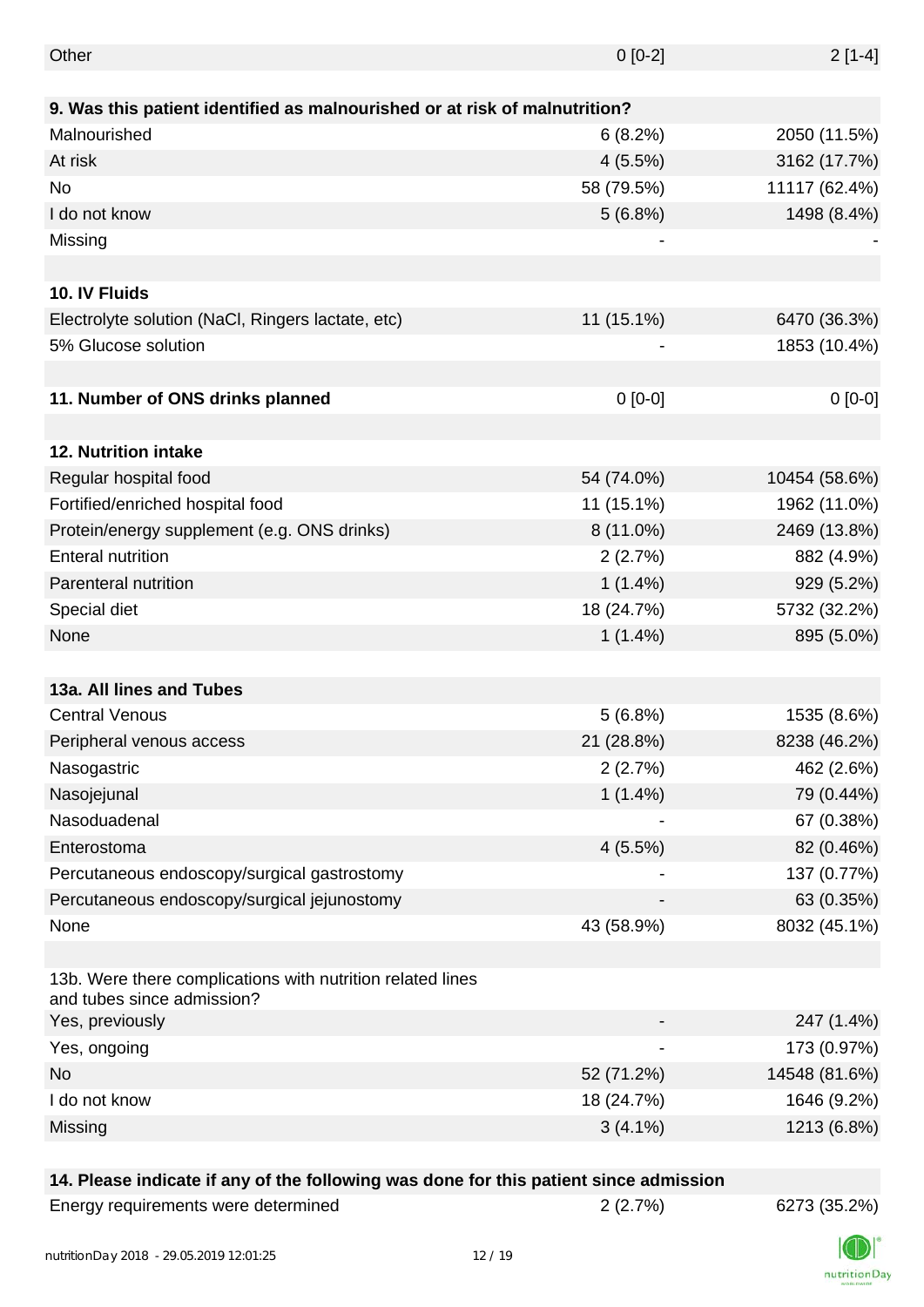| Protein requirements were determined                     | 2(2.7%)                      | 5516 (30.9%)  |
|----------------------------------------------------------|------------------------------|---------------|
| Food/Nutrition intake was recorded in the patient record | 14 (19.2%)                   | 7653 (42.9%)  |
| Nutrition treatment plan was developed                   | 14 (19.2%)                   | 6036 (33.9%)  |
| Nutrition expert was consulted                           | 14 (19.2%)                   | 6237 (35.0%)  |
| Malnutrition status is recorded in the patient record    | 10 (13.7%)                   | 5297 (29.7%)  |
| None                                                     |                              |               |
|                                                          |                              |               |
| 15a. Energy goal                                         |                              |               |
| $< 500$ kcal                                             | $1(1.4\%)$                   | 749 (4.2%)    |
| 500-999 kcal                                             |                              | 194 (1.1%)    |
| 1000-1499 kcal                                           |                              | 1695 (9.5%)   |
| 1500-1999 kcal                                           | $\qquad \qquad \blacksquare$ | 5578 (31.3%)  |
| >=2000 kcal                                              | 2(2.7%)                      | 1992 (11.2%)  |
| Not determined                                           | 70 (95.9%)                   | 6066 (34.0%)  |
| I do not know                                            |                              | 1515 (8.5%)   |
| Missing                                                  |                              | 38 (0.21%)    |
|                                                          |                              |               |
| 15b. Energy intake                                       |                              |               |
| $< 500$ kcal                                             | $1(1.4\%)$                   | 1264 (7.1%)   |
| 500-999 kcal                                             |                              | 900 (5.0%)    |
| 1000-1499 kcal                                           |                              | 2387 (13.4%)  |
| 1500-1999 kcal                                           |                              | 3954 (22.2%)  |
| >=2000 kcal                                              | 2(2.7%)                      | 1047 (5.9%)   |
| Not determined                                           | 70 (95.9%)                   | 6021 (33.8%)  |
| I do not know                                            |                              | 2199 (12.3%)  |
| Missing                                                  |                              | 55 (0.31%)    |
|                                                          |                              |               |
| 16. Since admission, this patient's health status has    |                              |               |
| Improved                                                 | 57 (78.1%)                   | 8831 (49.5%)  |
| Deteriorated                                             | 4(5.5%)                      | 1039 (5.8%)   |
| Remained the same                                        | $8(11.0\%)$                  | 4935 (27.7%)  |
| This patient has just been admitted                      |                              | 1248 (7.0%)   |
| I do not know                                            | 4(5.5%)                      | 1774 (10.0%)  |
| Missing                                                  |                              |               |
|                                                          |                              |               |
| Length of hospital stay (days)                           | 10 [5-20]                    | 12 [6-24]     |
|                                                          |                              |               |
| <b>Outcome Code</b>                                      |                              |               |
| 1= Still in the hospital                                 | $1(1.4\%)$                   | 1702 (9.5%)   |
| 2= Transferred to another hospital                       |                              | 419 (2.4%)    |
| 3= Transferred to long term care                         |                              | 780 (4.4%)    |
| 4= Rehabilitation                                        | 5(6.8%)                      | 785 (4.4%)    |
| 5= Discharged home                                       | 64 (87.7%)                   | 13163 (73.8%) |
| 6= Death                                                 | 2(2.7%)                      | 535 (3.0%)    |

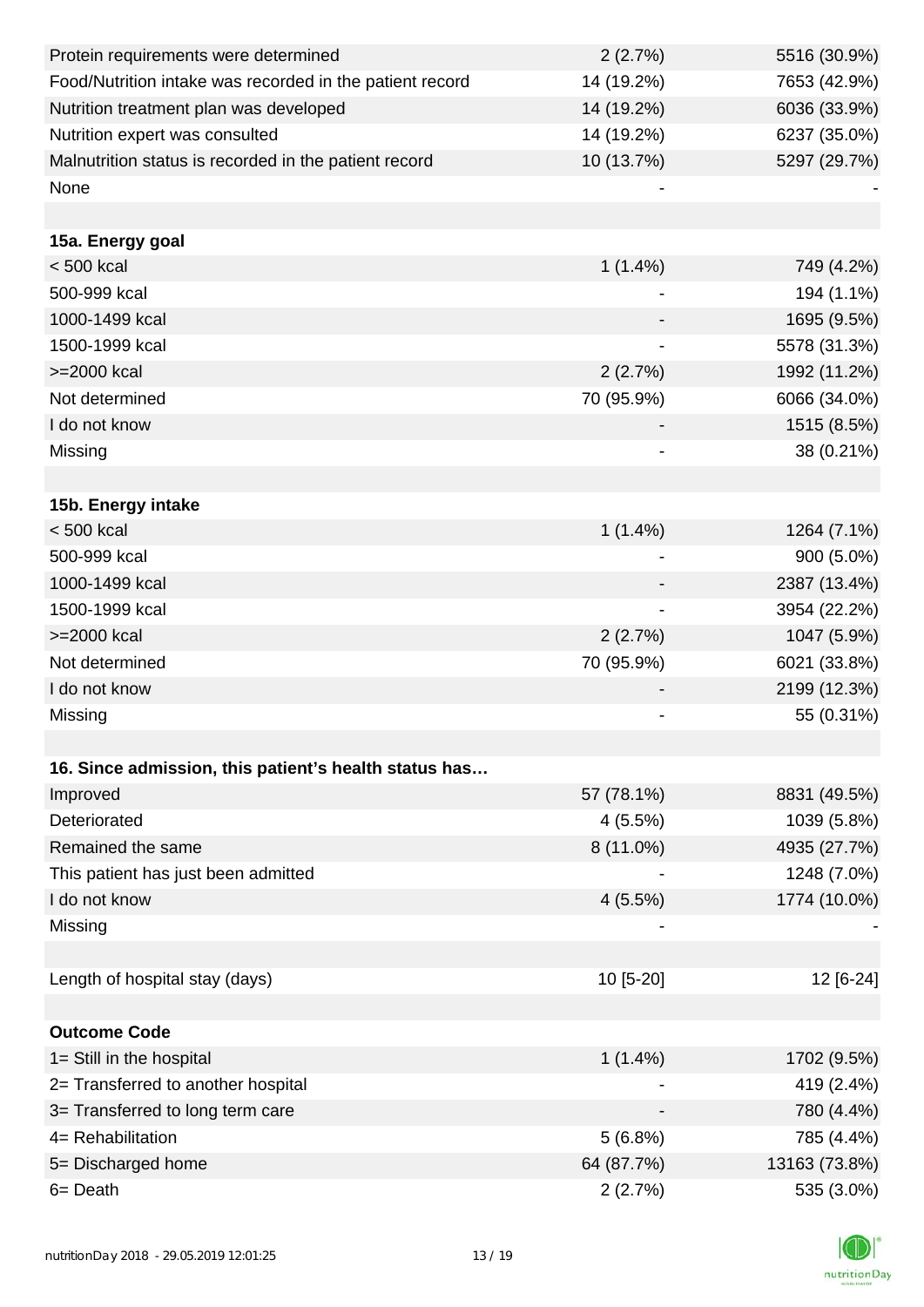| $7 =$ Others                         |                          | 310 (1.7%)    |
|--------------------------------------|--------------------------|---------------|
| Missing                              | $1(1.4\%)$               | 133 (0.75%)   |
|                                      |                          |               |
| Readmitted since ND                  |                          |               |
| $1 = No$                             | 64 (90.1%)               | 11846 (75.5%) |
| 2= Yes, same hospital planned        | 6(8.5%)                  | 1043 (6.7%)   |
| 3= Yes, same hospital unplanned      | $1(1.4\%)$               | 889 (5.7%)    |
| 4= Yes, different hospital planned   |                          | 68 (0.43%)    |
| 5= Yes, different hospital unplanned | $\overline{\phantom{0}}$ | 68 (0.43%)    |
| 6= Unknown                           |                          | 646 (4.1%)    |
| Missing                              |                          | 1059 (6.8%)   |

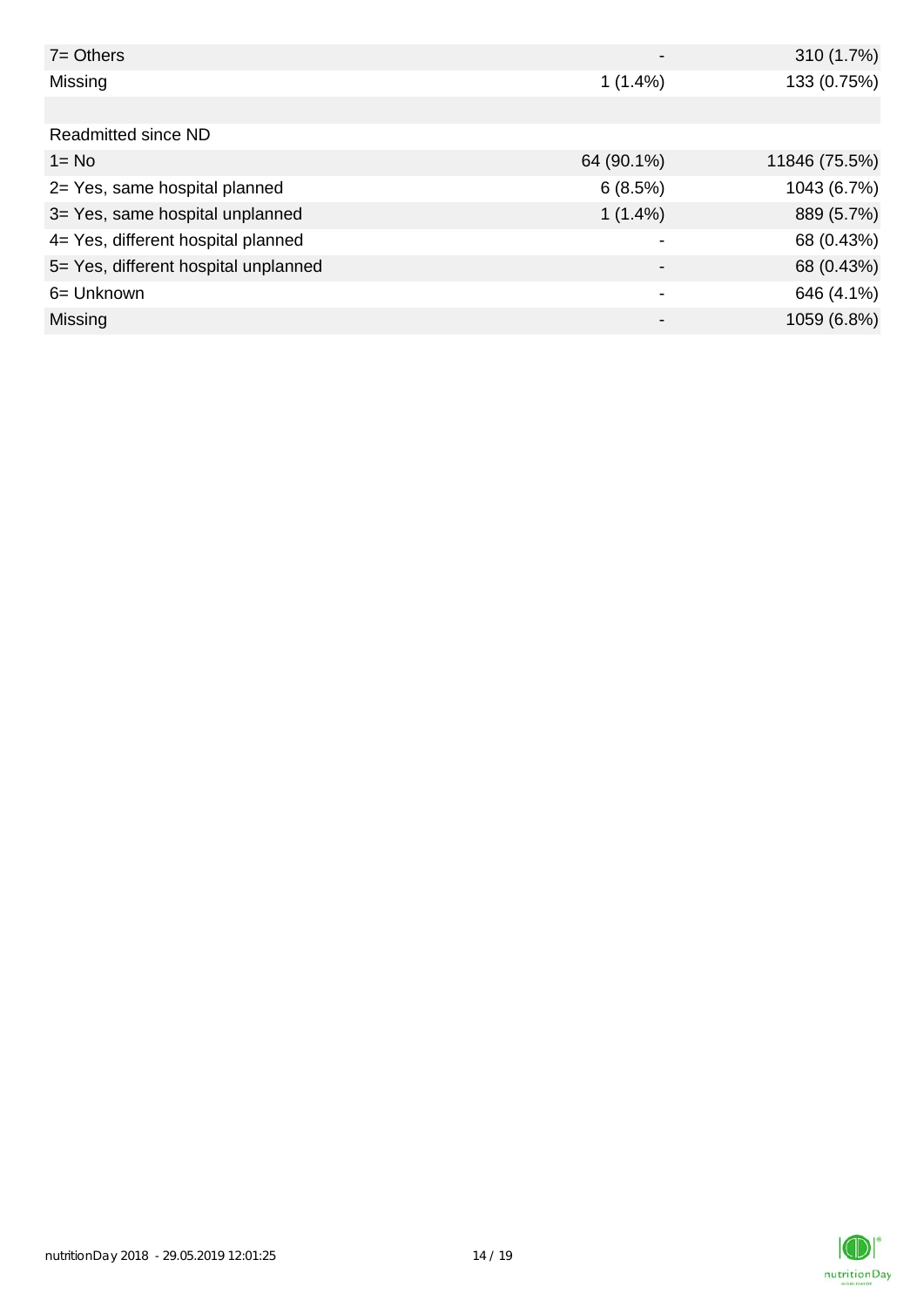|                                                                                      | <b>YOUR RESULTS</b> | <b>REFERENCE RESULTS</b> |
|--------------------------------------------------------------------------------------|---------------------|--------------------------|
|                                                                                      |                     |                          |
| 1. What are your typical dietary habits?                                             |                     |                          |
| No special dietary habits                                                            | 59 (80.8%)          | 12235 (71.0%)            |
| I am vegetarian                                                                      |                     | 370 (2.1%)               |
| I adhee to a vegan diet                                                              |                     | 132 (0.77%)              |
| I eat gluten-free diet                                                               | $1(1.4\%)$          | 156 (0.91%)              |
| I avoid added sugars                                                                 | 15 (20.5%)          | 2604 (15.1%)             |
| I avoid carbohydrates                                                                | $3(4.1\%)$          | 1038 (6.0%)              |
| I eat a low fat-diet                                                                 | 9(12.3%)            | 1930 (11.2%)             |
| I am lactose intolerant                                                              | $3(4.1\%)$          | 572 (3.3%)               |
| Other special diet due to intolerances/allergies                                     | $1(1.4\%)$          | 323 (1.9%)               |
| Other                                                                                | 4(5.5%)             | 1219 (7.1%)              |
| No answer given                                                                      | 2(2.7%)             | 337 (2.0%)               |
|                                                                                      |                     |                          |
| 2. Where did you live before your current hospital admission?                        |                     |                          |
| At home                                                                              | 67 (91.8%)          | 15276 (88.7%)            |
| In a nursing home or other live-in facility                                          | $3(4.1\%)$          | 609 (3.5%)               |
| I was transferred from another hospital                                              |                     | 883 (5.1%)               |
| Other                                                                                | 2(2.7%)             | 268 (1.6%)               |
| Missing                                                                              | $1(1.4\%)$          | 185 (1.1%)               |
|                                                                                      |                     |                          |
| 3. In general, are you able to walk?                                                 |                     |                          |
| Yes                                                                                  | 51 (69.9%)          | 11104 (64.5%)            |
| Yes, with someone's help                                                             | $3(4.1\%)$          | 1762 (10.2%)             |
| Yes, independently using a cane, walker, or crutches                                 | 15 (20.5%)          | 2412 (14.0%)             |
| No, I have a wheelchair                                                              | $3(4.1\%)$          | 712 (4.1%)               |
| No, I am bedridden                                                                   |                     | 988 (5.7%)               |
| Missing                                                                              | $1(1.4\%)$          | 243 (1.4%)               |
|                                                                                      |                     |                          |
| 4. In general, how would you say your health is?                                     |                     |                          |
| Very good                                                                            | 16 (21.9%)          | 1252 (7.3%)              |
| Good                                                                                 | 32 (43.8%)          | 6191 (36.0%)             |
| Fair                                                                                 | 15 (20.5%)          | 6489 (37.7%)             |
| Poor                                                                                 | 7(9.6%)             | 2490 (14.5%)             |
| Very poor                                                                            | $1(1.4\%)$          | 558 (3.2%)               |
| Missing                                                                              | 2(2.7%)             | 241 (1.4%)               |
|                                                                                      |                     |                          |
| 5. Over the last 12 months prior to your current hospital admission approximately    |                     |                          |
| how many times have you seen a doctor?                                               | $7[5-12]$           | $5[2-10]$                |
| how many times have you been admitted to the<br>hospital (Emergency room, any ward)? | $1[1-3]$            | $1[0-2]$                 |
| how many nights in total have you spent in hospital?                                 | $7[2-14]$           | $5[0-15]$                |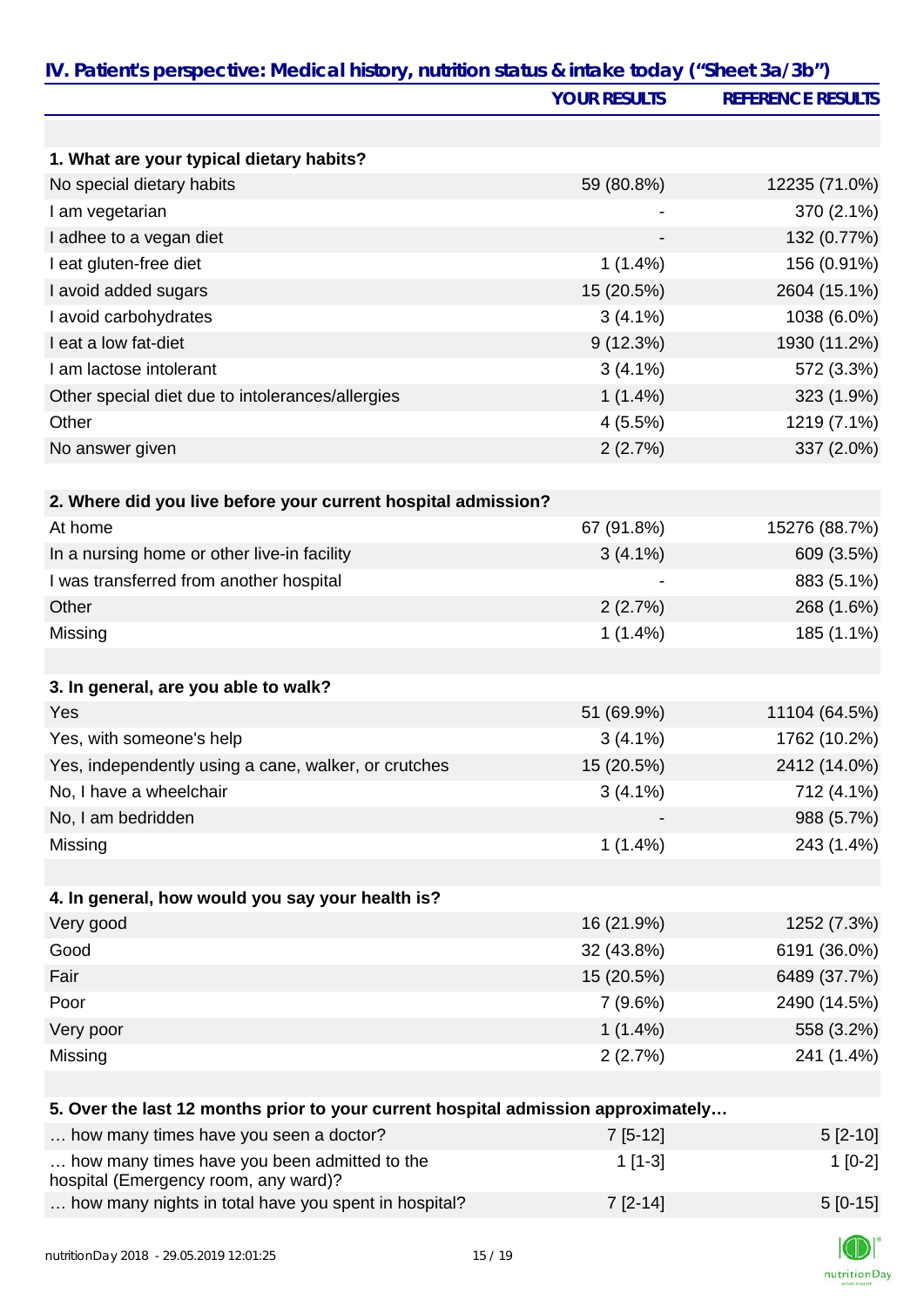| 6. How many different medications do you take routinely each day (prior to hospitalisation)? |            |              |
|----------------------------------------------------------------------------------------------|------------|--------------|
| $1 - 2$                                                                                      | 15 (20.5%) | 3323 (19.3%) |
| $3 - 5$                                                                                      | 25 (34.2%) | 4698 (27.3%) |
| More than 5                                                                                  | 24 (32.9%) | 5507 (32.0%) |
| None                                                                                         | 8 (11.0%)  | 2633 (15.3%) |
| I do not know                                                                                | $1(1.4\%)$ | 778 (4.5%)   |
| Missing                                                                                      |            | 282 (1.6%)   |
|                                                                                              |            |              |
| 7. Do you have health insurance?                                                             |            |              |
| Yes, private insurance only                                                                  | 55 (75.3%) | 2738 (15.9%) |
| Yes, public insurance only                                                                   |            | 8466 (49.2%) |
| Yes, both                                                                                    | 14 (19.2%) | 2117 (12.3%) |
| None                                                                                         | $1(1.4\%)$ | 2268 (13.2%) |
| I prefer not to answer                                                                       | 2(2.7%)    | 1018 (5.9%)  |
| Missing                                                                                      | $1(1.4\%)$ | 614 (3.6%)   |
|                                                                                              |            |              |
| 8. What was your weight 5 years ago?                                                         | 76 [67-95] | 72 [60-85]   |
| I do not know                                                                                | 16 (21.9%) | 4280 (24.9%) |
|                                                                                              |            |              |
| 9a. Have you lost weight within the last 3 months?                                           |            |              |
| Yes, intentionally                                                                           | 10 (13.7%) | 1639 (9.5%)  |
| Yes, unintentionally                                                                         | 18 (24.7%) | 6488 (37.7%) |
| No, my weight stayed the same                                                                | 32 (43.8%) | 5108 (29.7%) |
| No, I gained weight                                                                          | 8 (11.0%)  | 1894 (11.0%) |
| I do not know                                                                                | 4(5.5%)    | 1680 (9.8%)  |
| Missing                                                                                      | $1(1.4\%)$ | 412 (2.4%)   |
|                                                                                              |            |              |
| 9b. If yes, how many kg did you lose?                                                        | $6[4-9]$   | $6[4-10]$    |
| I do not know                                                                                | 3(10.7%)   | 1267 (15.6%) |
|                                                                                              |            |              |
| 10. Did you know about your hospitalisation two days                                         | 46 (64.8%) | 6721 (41.1%) |
| before admission? (Yes)                                                                      |            |              |
|                                                                                              |            |              |
| 11. Please indicate if you                                                                   |            |              |
| were weighed at admission                                                                    | 40 (57.1%) | 9728 (57.2%) |
| were informed about your nutrition status                                                    | 24 (34.8%) | 5774 (34.3%) |
| were informed about nutrition care options                                                   | 19 (27.5%) | 5459 (32.5%) |
| received special nutrition care                                                              | 17 (24.3%) | 5054 (30.1%) |
|                                                                                              |            |              |
| 12. How well have you eaten in the week before you were admitted to the hospital?            |            |              |
| More than normal                                                                             | 2(2.7%)    | 762 (4.5%)   |

| More than normal     | 2(2.7%)     | 762 (4.5%)    |
|----------------------|-------------|---------------|
| Normal               | 51 (69.9%)  | 10449 (61.1%) |
| About 3/4 of normal  | 7(9.6%)     | 1762 (10.3%)  |
| About half of normal | $8(11.0\%)$ | 2122 (12.4%)  |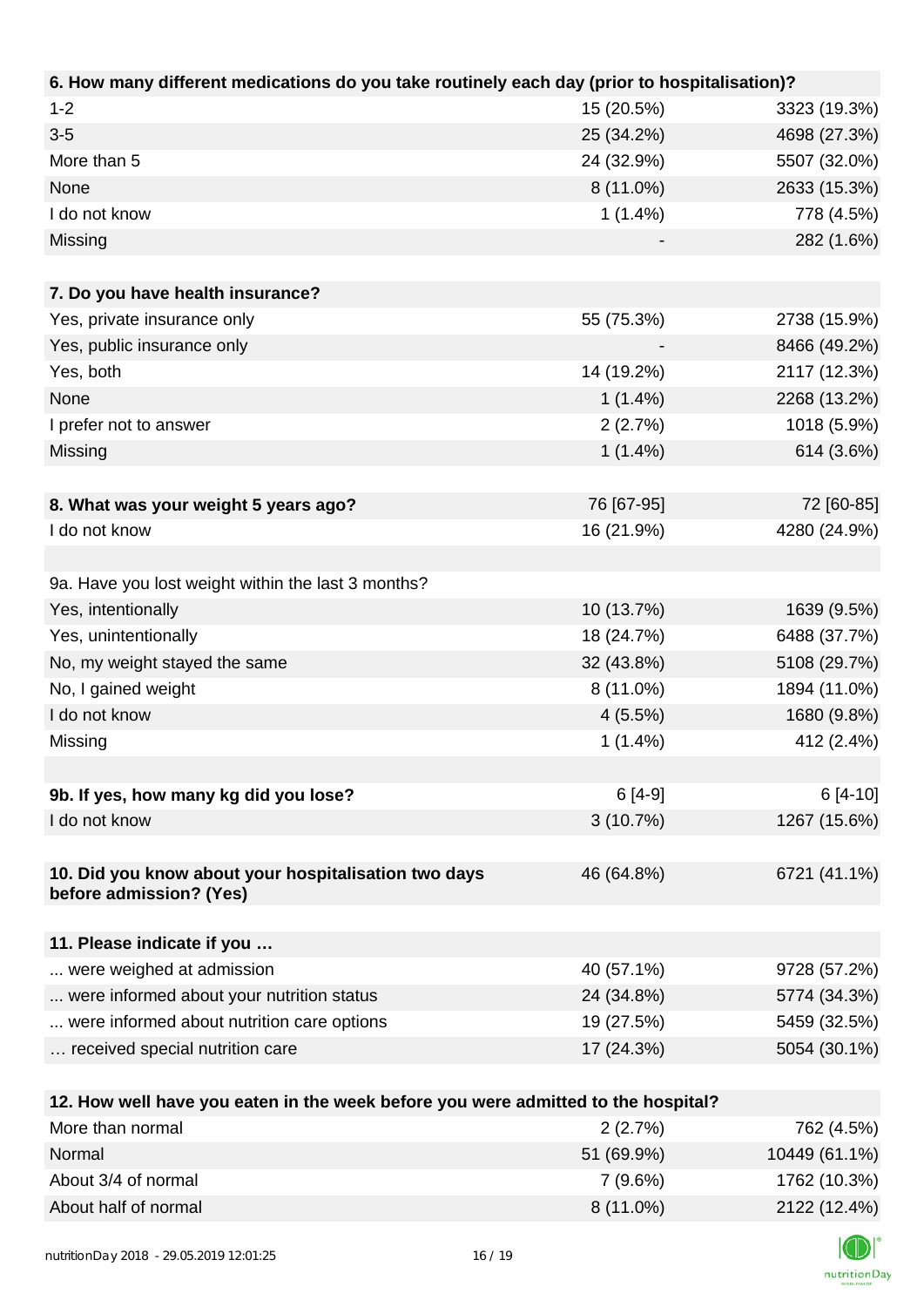| About a quarter to nearly nothing                                              | 5(6.8%)    | 1571 (9.2%)   |
|--------------------------------------------------------------------------------|------------|---------------|
| I do not know                                                                  |            | 153 (0.89%)   |
| Missing                                                                        |            | 286 (1.7%)    |
|                                                                                |            |               |
| 13. In general, how satisfied are you with the food at the hospital?           |            |               |
| Very satisfied                                                                 | 39 (53.4%) | 4212 (24.6%)  |
| Somewhat satisfied                                                             | 23 (31.5%) | 5626 (32.9%)  |
| Neutral                                                                        | $3(4.1\%)$ | 3361 (19.6%)  |
| <b>Dissatisfied</b>                                                            | $1(1.4\%)$ | 1441 (8.4%)   |
| Very dissatisfied                                                              |            | 491 (2.9%)    |
| I do not know                                                                  | 4(5.5%)    | 1415 (8.3%)   |
| Missing                                                                        | $3(4.1\%)$ | 559 (3.3%)    |
|                                                                                |            |               |
| 14. Did you get any help with eating TODAY?                                    |            |               |
| Yes, from family or friends                                                    | $3(4.1\%)$ | 1651 (9.7%)   |
| Yes, from hospital staff                                                       | $3(4.1\%)$ | 1185 (6.9%)   |
| <b>No</b>                                                                      | 62 (84.9%) | 13278 (77.6%) |
| I do not know                                                                  | $1(1.4\%)$ | 218 (1.3%)    |
| Missing                                                                        | 4(5.5%)    | 773 (4.5%)    |
|                                                                                |            |               |
| 15. Were you able to eat without interruption TODAY?<br>(Yes)                  | 44 (66.7%) | 11891 (74.2%) |
|                                                                                |            |               |
| 16a. Please indicate how much hospital food you ate for lunch or dinner TODAY: |            |               |
| About all                                                                      | 35 (47.9%) | 7871 (46.0%)  |
| 1/2                                                                            | 17 (23.3%) | 4261 (24.9%)  |
| 1/4                                                                            | 12 (16.4%) | 2226 (13.0%)  |
| Nothing                                                                        | 2(2.7%)    | 1992 (11.6%)  |
| Missing                                                                        | 7(9.6%)    | 755 (4.4%)    |
|                                                                                |            |               |
| 16b. The portion size of the meal I ordered TODAY was                          |            |               |
| Standard                                                                       | 49 (67.1%) | 11000 (64.3%) |
| Smaller                                                                        | 14 (19.2%) | 1600 (9.4%)   |
| Larger                                                                         | 2(2.7%)    | 763 (4.5%)    |
| I do not know                                                                  | $3(4.1\%)$ | 1701 (9.9%)   |
| Missing                                                                        | 5(6.8%)    | 2041 (11.9%)  |
|                                                                                |            |               |
| 17. If you did not eat everything of your meal, please tell us why:            |            |               |
| I did not like the type of food offered                                        | 2(6.5%)    | 1293 (15.2%)  |
| I did not like the smell/taste of the food                                     | 2(6.5%)    | 996 (11.7%)   |
| The food did not fit my cultural/religious preferences                         |            | 90 (1.1%)     |
| The food was too hot                                                           |            | 38 (0.45%)    |
| The food was too cold                                                          | 2(6.5%)    | 207 (2.4%)    |
| Due to food allergy/intolerance                                                |            | 53 (0.63%)    |
| I was not hungry at that time                                                  | 8 (25.8%)  | 1520 (17.9%)  |
|                                                                                |            |               |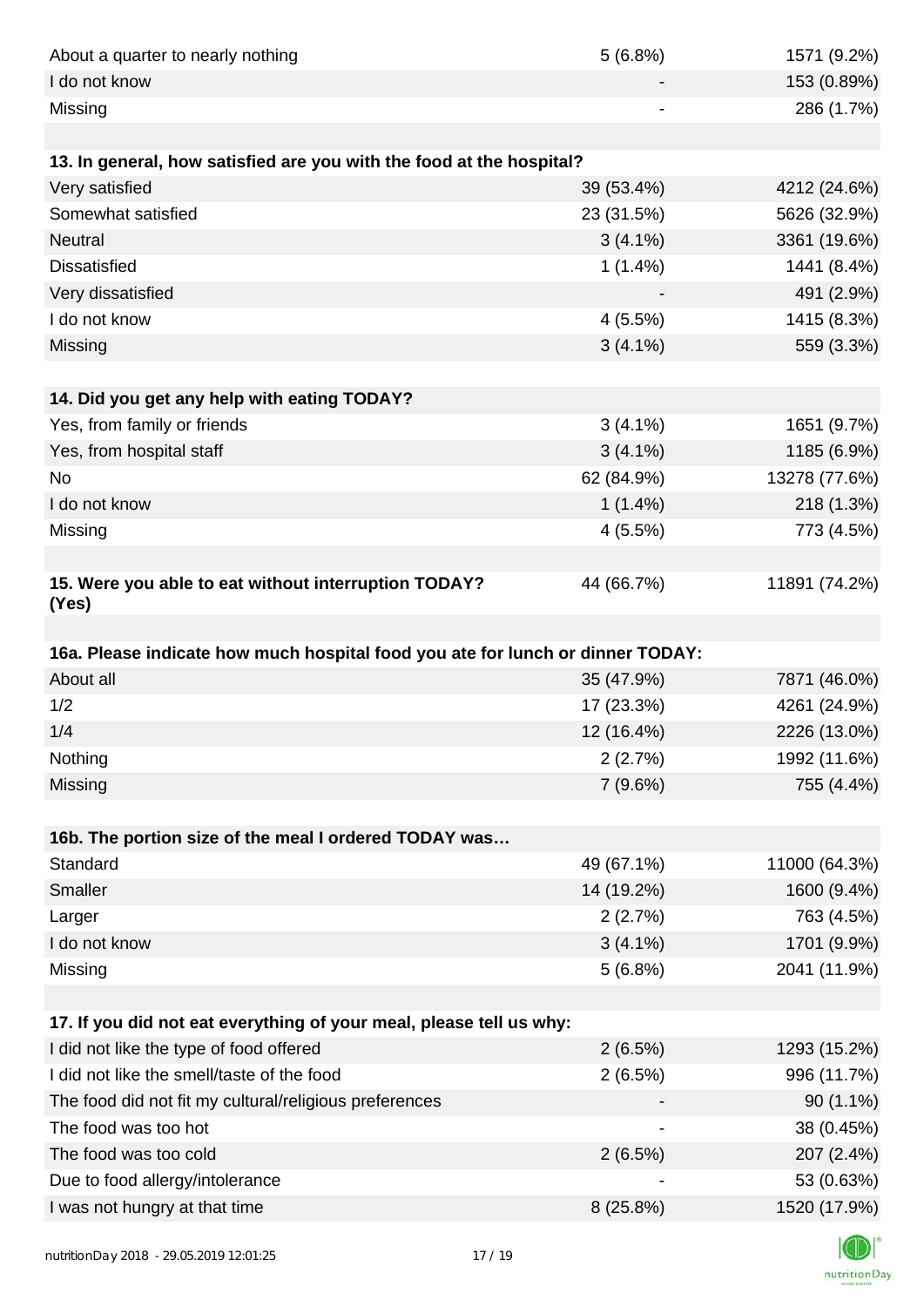| I do not have my usual appetite                                                      | 15 (48.4%)  | 2475 (29.2%) |
|--------------------------------------------------------------------------------------|-------------|--------------|
| I have problems chewing/swallowing                                                   | 3(9.7%)     | 478 (5.6%)   |
| I normally eat less than what was served                                             | 3(9.7%)     | 969 (11.4%)  |
| I had nausea/vomiting                                                                | 3(9.7%)     | 637 (7.5%)   |
| I was too tired                                                                      | $1(3.2\%)$  | 506 (6.0%)   |
| I cannot eat without help                                                            |             | 141 (1.7%)   |
| I was not allowed to eat                                                             | 2(6.5%)     | 869 (10.2%)  |
| I had an exam, surgery, or test and missed my meal                                   |             | 469 (5.5%)   |
| I did not get requested food                                                         |             | 93 (1.1%)    |
| No answer given                                                                      | $5(16.1\%)$ | 1161 (13.7%) |
|                                                                                      |             |              |
| 18. Enter the number of glasses/cups of the drinks you consumed in the last 24 hours |             |              |
| Water                                                                                | $6[4-8]$    | $3[2-5]$     |
| Tea                                                                                  | $2[2-4]$    | $1[1-3]$     |
| Coffee                                                                               | $2[1-3]$    | $1[1-2]$     |
| <b>Milk</b>                                                                          | $1[1-2]$    | $1[0-1]$     |
| Fruit juice                                                                          | $2[2-3]$    | $1[0-2]$     |
| Soft drinks                                                                          | $1[0-3]$    | $0 [0-1]$    |
| Nutrition drink                                                                      | $1[1-2]$    | $0 [0-1]$    |
| Other                                                                                | $3[2-3]$    | $0 [0-1]$    |
|                                                                                      |             |              |
| 19a. Did you eat any food apart from hospital food<br><b>TODAY?</b>                  | 13 (20.6%)  | 4518 (28.8%) |
| 19b. If yes, what did you eat?                                                       |             |              |
| Sweet snacks                                                                         | 6(46.2%)    | 1302 (28.8%) |
| Salty snacks                                                                         |             | 512 (11.3%)  |
| Homemade food                                                                        | 1(7.7%)     | 703 (15.6%)  |
| <b>Fruits</b>                                                                        | $3(23.1\%)$ | 1730 (38.3%) |
| Dairy products                                                                       | 1(7.7%)     | 471 (10.4%)  |
| Food delivered/restaurant                                                            |             | 191 (4.2%)   |
| Sandwich                                                                             | 1(7.7%)     | 282 (6.2%)   |
| Other                                                                                | 1(7.7%)     | 724 (16.0%)  |
|                                                                                      |             |              |
| 20. How has your food intake changed since your hospital admission?                  |             |              |
| Increased                                                                            | 10 (13.7%)  | 2508 (14.7%) |
| Decreased                                                                            | 16 (21.9%)  | 5344 (31.2%) |
| Stayed the same                                                                      | 34 (46.6%)  | 7154 (41.8%) |
| I do not know                                                                        | 7(9.6%)     | 1188 (6.9%)  |
| Missing                                                                              | 6(8.2%)     | 911 (5.3%)   |
|                                                                                      |             |              |
| 21. TODAY I feel                                                                     |             |              |
| Stronger than at admission                                                           | 26 (35.6%)  | 7275 (42.5%) |
| Weaker than at admission                                                             | 25 (34.2%)  | 3158 (18.5%) |
| Same as at admission                                                                 | 14 (19.2%)  | 4825 (28.2%) |
|                                                                                      |             |              |